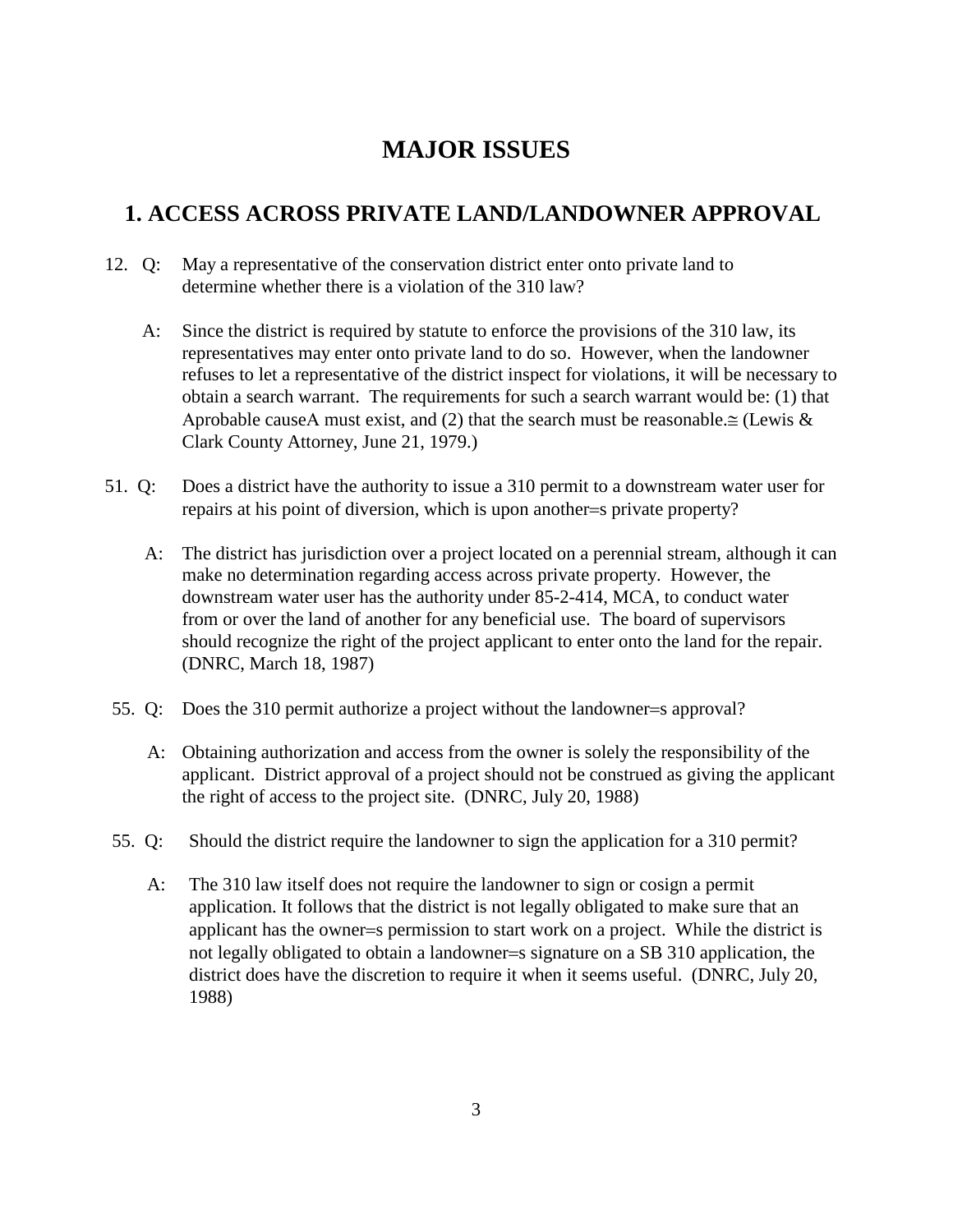- 70. Q: Does a 310 permit require landowner permission?
	- A: It is not the obligation of the conservation district to interpret easement or land ownership issues in granting or denying an application. Pursuant to the 310 law, the conservation district has a duty to proceed with the processing of the application. (DNRC, January 15, 1991)
- 84. Q: How does property ownership affect the duty of a conservation district to process a 310 application?
	- A: While a district may not refuse to process an application on the basis of land ownership, the district has some discretion in rejecting purely hypothetical or speculative projects if the applicant is unable to assert any legally colorable right or interest to proceed with the project. (November 7, 1994)

# **2. ANNUAL PLANS/MAINTENANCE OF STRUCTURES**

- 13. Q: Is a 310 permit required for customary and historical maintenance of an existing diversion?
	- A: An irrigator, in maintaining a diversion dike, should limit the disruption of the streambed if the irrigator desires to forego obtaining a permit. Any activity that alters a streambed or bank requires approval from the conservation district. (DNRC, June 26, 1979)
- 48. Q: Does the 310 law require an irrigator to apply for a 310 permit before machinery is used to maintain or improve an earthen diversion dam?
	- A: In accordance with the 310 law, an irrigator must apply for a 310 permit before altering a stream channel to divert water. (Op. Att'y Gen. No.62, Vol. 41, May 19, 1986.)
- 55. Q: What is the meaning of the phrase, *historic maintenance*, as it appears in Section 75- 7-103(5)(b), MCA? Does the operation of heavy equipment to construct or maintain a diversion require a 310 permit?
	- A: The construction of a diversion dike with heavy equipment requires either a permit or an approved plan of annual operation under the 310 law. Diversion works that alter the streambed require the submittal and approval of either a 310 permit or an annual plan of operation. When this work is performed within a designated floodplain or floodway, the construction additionally requires a permit from the responsible political subdivision. (Op. Att'y Gen. No.15, Vol. 42.)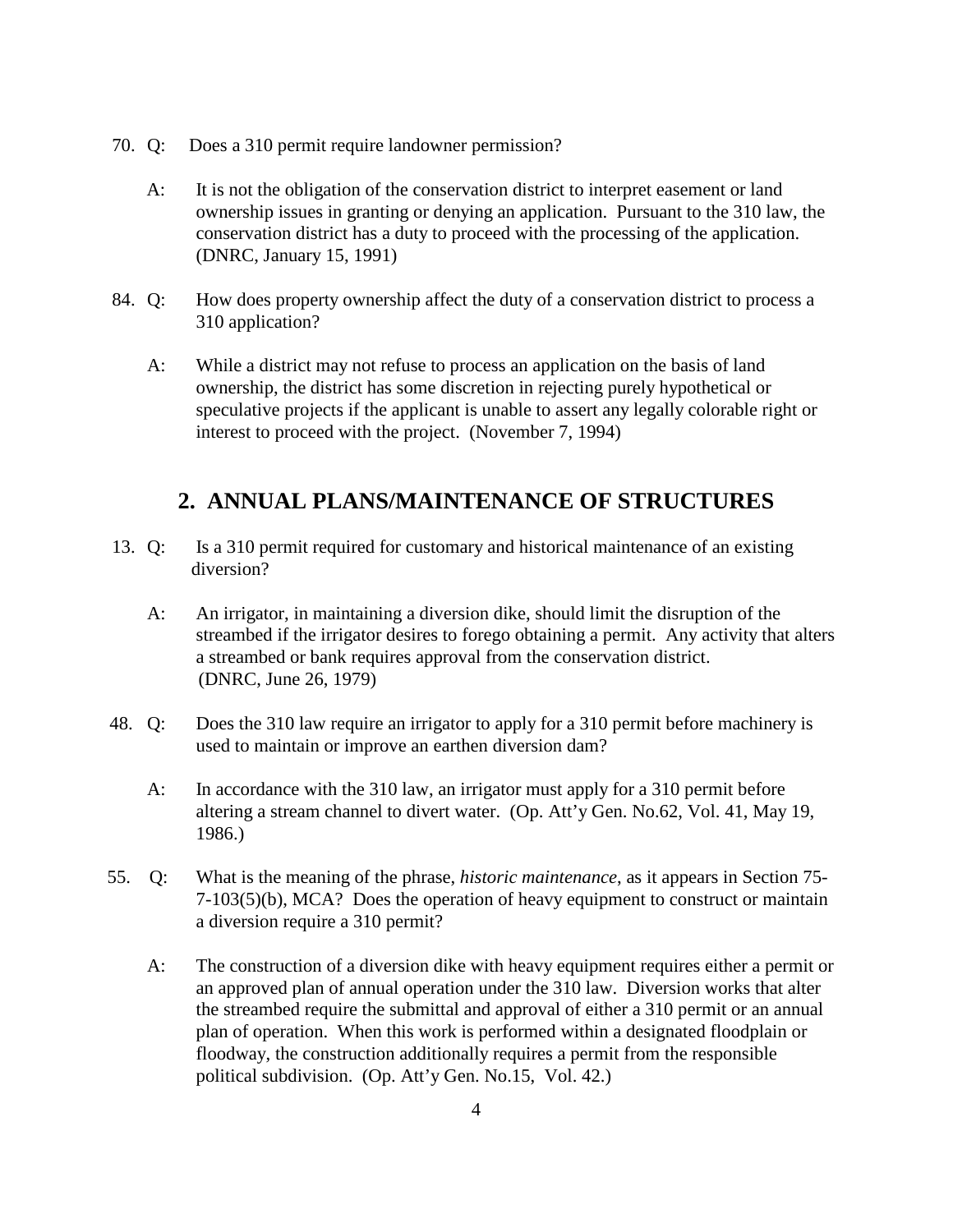The broader question of the meaning of *historic maintenance* is not easily answered. The determination of what maintenance would qualify for management by an operation plan is best made on a case-by-case basis by the local conservation district. (August 15, 1988.)

## **3**. **DOCKS, MARINAS, AND WHARVES**

- 56. Q: Does the 310 law apply to boat docks?
	- A: The 310 law gives the district authority over boat docks only if they are on a river or stream or its immediate banks, and only insofar as the construction of the dock is a *project*, as defined by Section 75-7-103(5), MCA. District regulation of boat docks under the 310 law must be oriented toward erosion and sedimentation concerns, such as placement, length, and construction methods. The 310 law does not give the district authority to specify what type of structure may be built atop a boat dock. (DNRC, October 6, 1988)
- 60. Q: Would the 310 law apply to all or any portion of a marina development?
	- A: The policy of the 310 law is that Montana=s:

 *.....natural rivers and streams and the lands and property immediately adjacent to them within the state are to be protected and preserved to be available in their natural or existing state and to prohibit unauthorized projects and in so doing to keep soil erosion and sedimentation to a minimum, except as may be necessary and appropriate after due consideration of all factors involved*. (75-7-102, MCA, emphasis added)

It is clear from the above quoted policy that the legislature intended that the conservation district supervisors have the ability to look at all of the relevant facts affecting any development in the bed and banks of natural rivers and streams before authorizing a development. Although the supervisors do not have the jurisdiction to permit the entire channelization project, they do have the responsibility to review the entire project as it may affect that portion of the project that is a 310 *project*. (DNRC, February 12, 1989)

62. Q: Does Section 85-16-101, MCA, granting an individual a permit to build wharves and docks upon lands under water belonging to the state, exempt that individual from the 310 permit?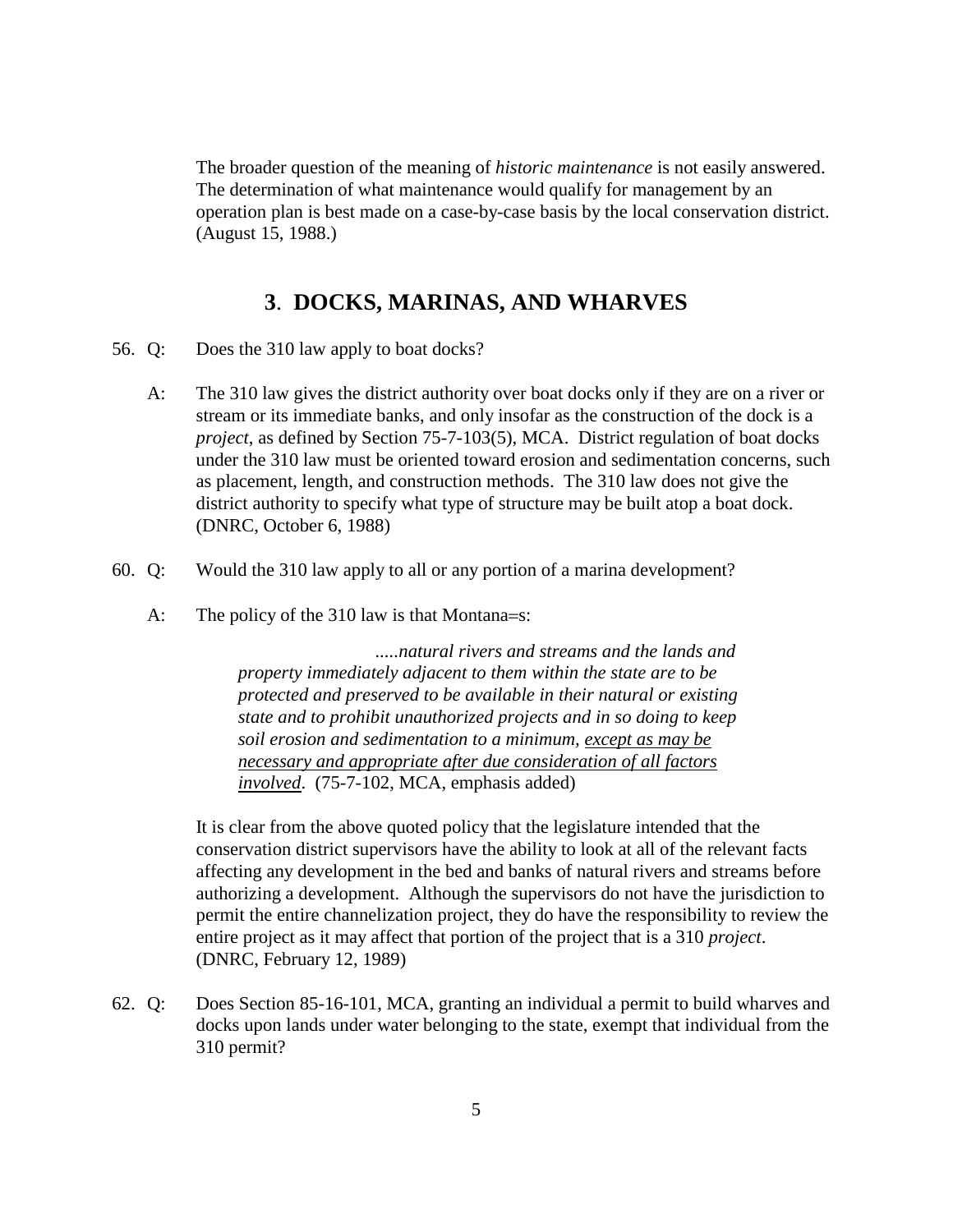- A: The 310 permit is required if the immediate banks or bed are disturbed. (DNRC, September 12, 1989)
- 77. Q: Should secondary impacts to the stream be a consideration in issuing a 310 permit?
	- A: In a situation where a boat dock is being constructed under the 310 law, the local conservation district has no legal obligation to consider the impacts on the stream from the potential commercial use of the dock. For example, the potential impacts that may occur, such as those resulting from wave action caused by the operation of boats using a dock, are not impacts that are to be considered in the determination of whether the conservation district should grant or deny a 310 permit for the construction of the dock. (DNRC, April 20, 1992)

## **4. EMERGENCIES**

- 21. Q: What exclusions exist under the emergency provisions of the 310 law?
	- A: Two requirements must be met in order to come within the exclusion: (1) the action is necessary to safeguard life or property, and (2) the action is taken during periods of emergency. The answer to each of the requirements would be based on the facts of the situation.

The person who engages in the emergency activity does so at his or her own risk. If the activity is later found not to comply with the emergency provisions, that person would be in violation of the law and subject to its sanctions. (DNRC, January 16, 1981)

- 25. Q: When do the emergency provisions of the 310 law apply?
	- A: Section 75-7-113, MCA, provides that a permit is not necessary when the action is Αnecessary to safeguard life or property, including growing crops, during periods of emergency.≅ As an example, there could be flooding and high water in May, causing considerable damage. Any work done during this time would probably come within the emergency provisions of the law. Let=s suppose the water then recedes and by the middle of June, is well within the banks and receding every day. Applying the emergency provisions when it is very clear that the stream is no longer posing any threat to life or property could be interpreted as a deliberate effort to circumvent the law. (DNRC, July 16, 1981)
- 33. Q: Is Exxon=s dredging the Yellowstone around its pump intake facilities exempt as an emergency?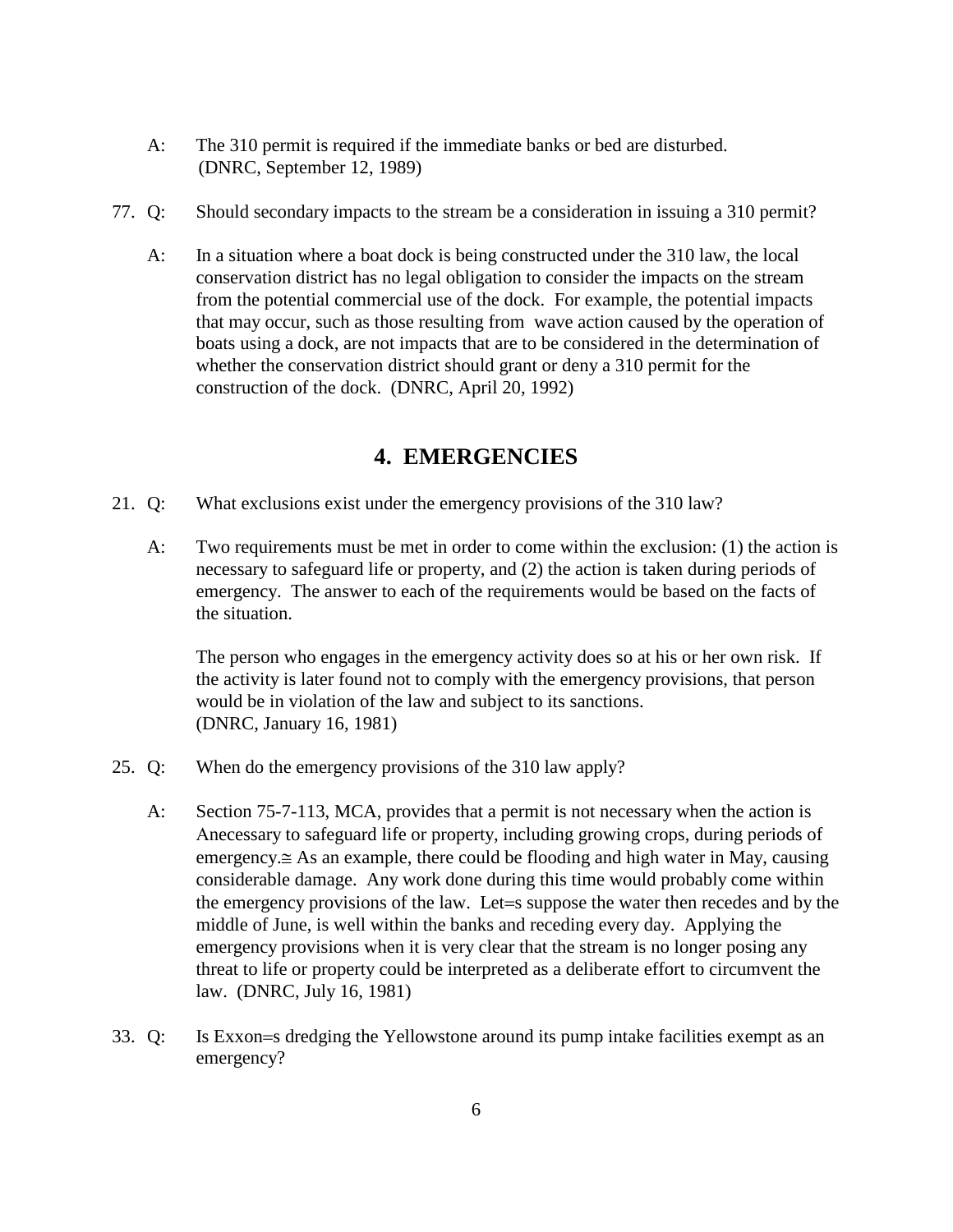- A: Exxon is not entitled to claim that its actions are subject to the emergency exceptions in the law, when no emergency now exists. The effects of sediment accumulation on Exxon=s diversion facilities is fully predictable. (DNRC, April 3, 1984)
- 37. Q: Is the removal of beaver dams, excluded as Adebris removal,≅ extended to those situations where there is potential damage to property?
	- A: It appears from the statutes that, if there is a potential threat to public health or potential damage to property, the Department of Fish, Wildlife and Parks is in a position to act to protect the health and property of those people affected (87-1-224 and 25, MCA).

# **5. ENFORCEMENT**

- 14. Q: Does the State of Montana have the authority to enforce the Natural Streambed and Land Preservation Act?
	- A: The act as enforced and administered is a proper and reasonable exercise of the police power when its purposes are balanced against the benefits to water quality, riparian area protection, and the health and well-being of others. The act as applied does not constitute a taking of private properties. (DNRC, August 9, 1979)
- 39. Q: Are CDs required to administer the 310 law?
	- A: The conservation district is responsible for the administration of the 310 law. Purposeful or negligent failure to carry out the mandate of the law subjects the district supervisors to both criminal and civil liability. (DNRC, May 29, 1985)
- 65. Q: Can a conservation district require that verbal complaints be substantiated in writing?
	- A: The conservation district can, but need not, require that verbal complaints be substantiated in writing. Further, although the board has no duty to file a complaint (with the county attorney), if only a verbal complaint is received, the board has a fiduciary duty to act by either investigating or forwarding the allegation to the county attorney. (DNRC, March 15, 1990)
- 81. Q: Can a conservation district force a permittee to finish an authorized project?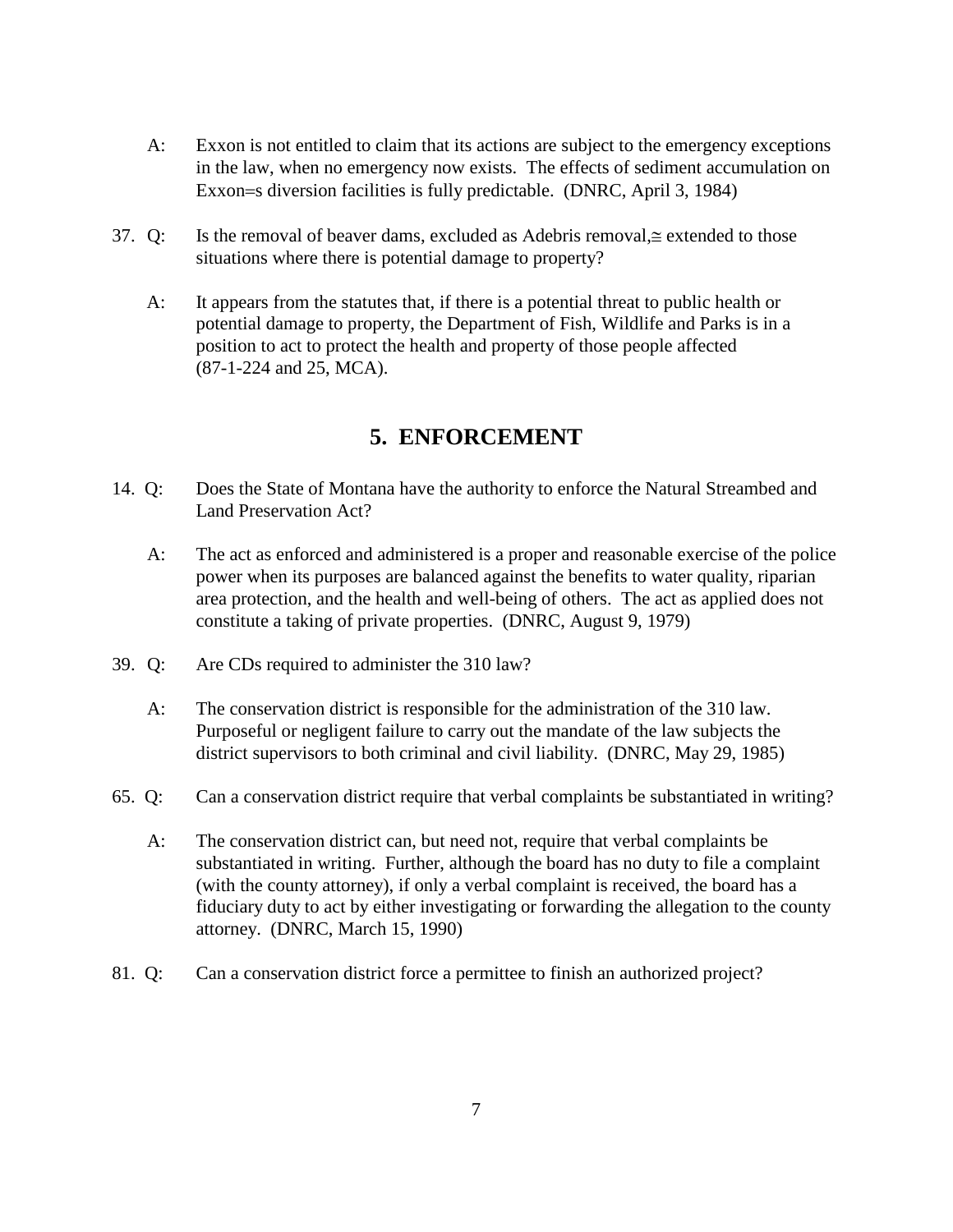A: As a general matter, a conservation district cannot force a permittee to start or finish a project. However, if a permittee commences a project in compliance with the permit, but later abandons the project, leaving the stream in a condition that is in contravention of the act, the project is rendered unauthorized. The project then becomes a public nuisance and is subject to proceedings for immediate abatement. The permittee could be also subject to criminal and civil penalties. (DNRC, August 30, 1993)

### **6. FEDERAL, STATE, AND INDIAN LANDS**

- 3. Q: Does the 310 law apply to projects on state or federal lands?
	- A: Projects conducted by a state agency on state land fall under the Stream Protection Act (SB 124) administered by the Department of Fish, Wildlife and Parks. Projects conducted by a private person or entity on state or federal lands are covered by the 310 law. (DNRC, February 17, 1976)
- 6. Q: Does the 310 law apply to projects on state forest lands?
	- A: Projects not conducted by or for a state agency, but solely by or for a private individual or entity, are covered by the 310 law. (DNRC, May 11, 1976)
- 8. Q: Does the 310 law apply to projects constructed on state, federal, or Indian reservation land?

#### A: Indian reservation land

The act applies to non-Indian projects on non-Indian lands within Indian reservations to the extent that the act does not conflict with tribal self-government. But the act does not apply to Indian projects within Indian reservations.

#### State land

The act applies to private projects on state lands, but does not apply to state projects on state lands.

#### Federal land

The act applies to non-federal projects on federal lands unless a specific act of Congress preempts state regulation. But the act does not apply to the federal government either on or off federal lands unless Congress consents to such regulation. (37 Op. Att'y Gen. 15, April 14, 1977)

30. Q: Do conservation districts have the authority to enforce the 310 law on Forest Service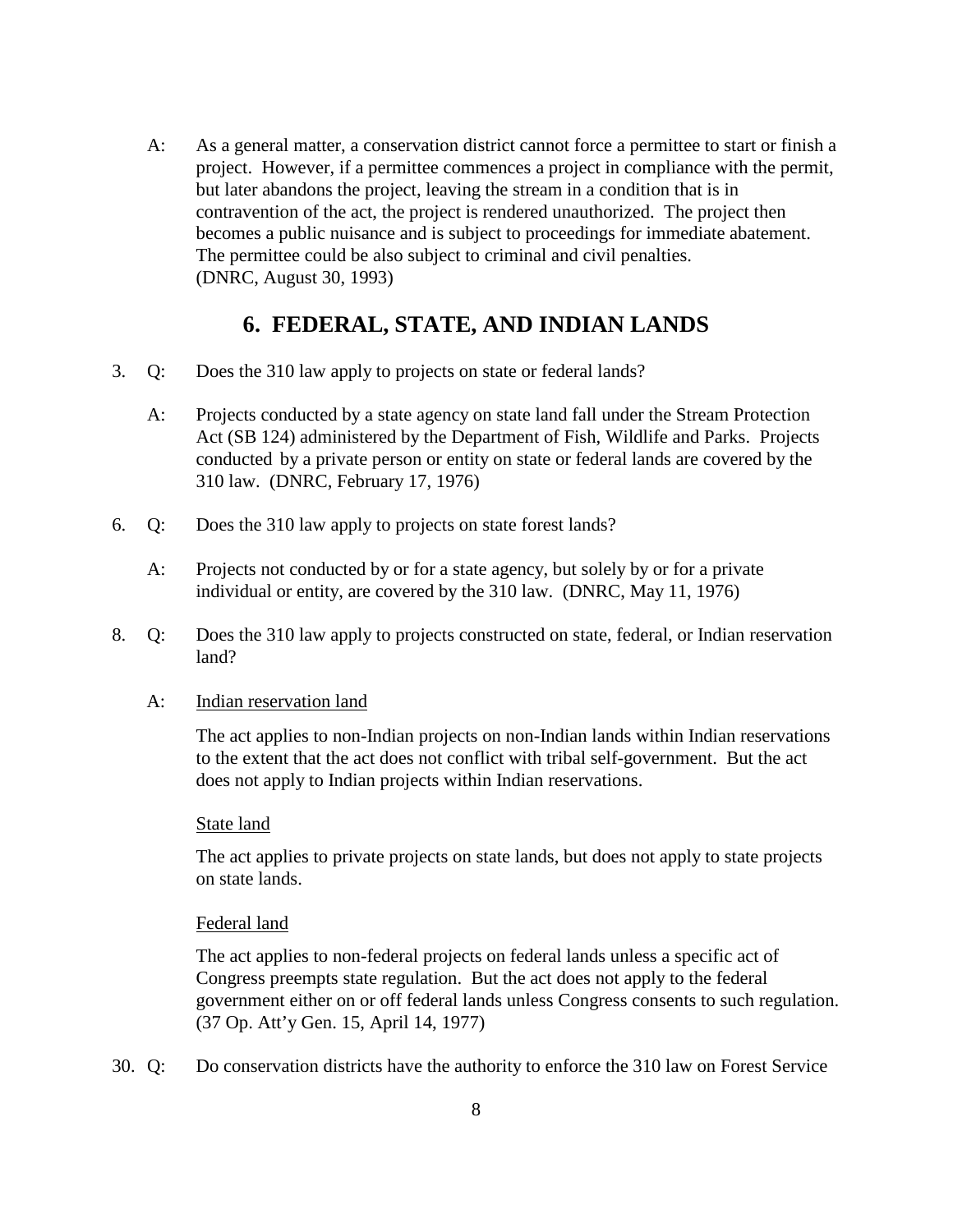land?

- A: Conservation districts do have the authority to issue or deny 310 permits on streams where they run through Forest Service land. Forest Service regulations provide for this, requiring compliance with state environmental protection laws as a condition Forest Service special use permits. (DNRC, February 9, 1984)
- 36. Q: Is the Department of State Lands (after July 1, 1995, Department of Natural Resources and Conservation) easement needed for irrigation structures on navigable rivers?
	- A: An easement or a temporary license is needed any time a structure is placed on or an activity takes place below the low water mark on the beds of a navigable river. Streambeds are treated like any other piece of state land: any time that an activity takes place on that land, it must be authorized, or it constitutes trespass. The easement can be acquired by contacting the nearest area office of the Department of State Lands (Department of Natural Resources and Conservation). (DNRC, January 9, 1985)
- 44. Q: What is the relationship of the 1872 Federal Mining Law to the 310 law? Does the 310 law conflict with a miner=s statutory right to discover and develop mineral deposits on federal lands?
	- A: The 310 law is not preempted by the General Mining Law of 1872. State mining regulations designed to safeguard the environment are in harmony with express congressional policies. (DNRC, December 10, 1985)
- 46. Q: Are there problems with the working agreement to administer stream permitting activities jointly between Lake CD and the Salish and Kootenai Tribes?
	- A: The purpose of the agreement is to jointly administer the Tribes = and the district = s shared objective of streambed preservation. However, there are legal problems with both the district=s creation of a quasi-judicial joint board, and the district=s agreement to be bound, in issuing the permits, by the decisions of a third party.

Additionally, any agreement between a state political subdivision and a tribal government must be in compliance with the State-Tribal Cooperation Agreements Act, 18-11-101 et seq., MCA. This act, among others things, requires that the agreement be approved in advance by the attorney general of Montana. (DNRC, February 20, 1986)

49. Q: What does the Forest Service believe its responsibilities are regarding Montana=s stream preservation laws?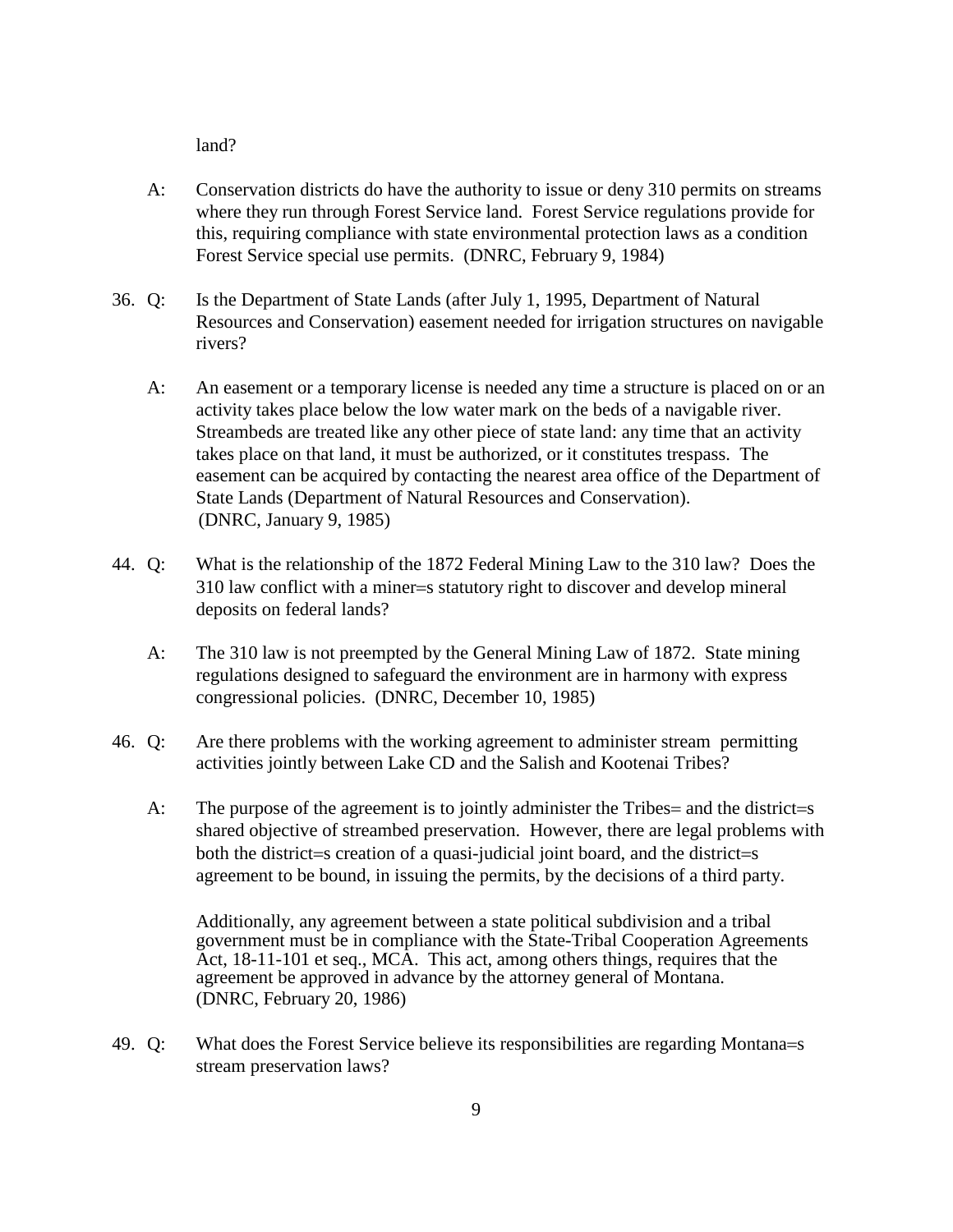- A: The Montana 310 law (75-7-101 et seq., MCA), is not applicable to Forest Service lands. However, the Forest Service has entered into a ΑMemorandum of Understanding≅ with the Montana Department of Fish, Wildlife and Parks that will be applicable to all projects on National Forest lands that involve stream alteration. Consequently, under the voluntary terms of this agreement, Forest Service permit holders are required to apply to Department of Fish, Wildlife and Parks for approval of projects that may result in stream alteration on National Forest lands. (USFS, December 5, 1986)
- 52. Q: Does the 310 law apply to projects on Forest Service lands?
	- A: A Montana attorney general opinion (37 Op. Att'y. Gen.15) held that location of a non-federal project on federal land alone does not preempt state regulations under the 310 law. The attorney general noted in his holding that, if there is a federal law with which the 310 law conflicts, then the state regulation must give way.

The Office of the General Counsel (OGC) of the U.S. Department of Agriculture has issued an opinion that the 310 law was not applicable to Forest Service lands. However, until such time as the Forest Service or OGC documents the Αpersuasive reasons≅ for preempting the 310 law, the conservation districts should follow the opinion of the Montana attorney general. (DNRC, September 22, 1987)

- 52. Q: May a conservation district enter into a Memorandum of Understanding (MOU) with the Forest Service?
	- A: Conservation districts may enter into Memorandums of Understanding whereby they work in conjunction with the Forest Service so that they do not duplicate each other=s efforts, but rather supplement the work of one another in issuing the necessary federal and state permits. The conservation district may not waive its jurisdiction if the Forest Service has a similar permitting process. (DNRC, September22, 1987)
- 57. Q: Does the 310 law apply to projects on Forest Service lands?
	- A: The pragmatic solution is to work toward the development of MOUs and put aside the legal issue of who has jurisdiction. (DNRC October 28, 1988)

### **7. JURISDICTION**

- 10. Q: Do county commissioners have jurisdiction over streambeds or lakes other than as provided in the 310 law?
	- A: There are numerous grants of power to county commissioners by the state legislature, the most direct of which are found in the: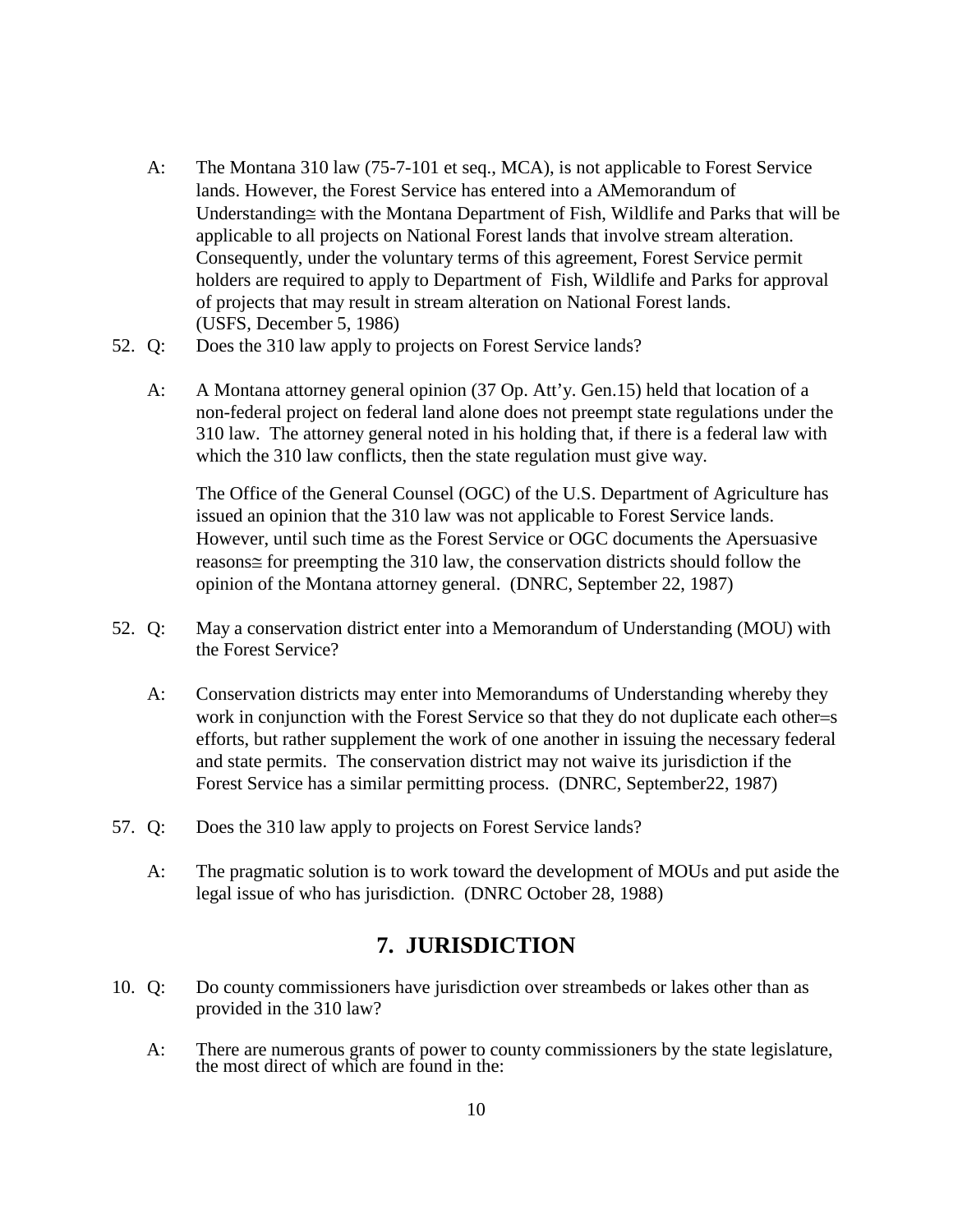Lake Protection Act, Sec. 75-7-201 et seq., MCA Bridges, Sec. 7-14-2204(1)(2), MCA, and Sec. 7-14-2203, MCA Docks and Wharves, Sec. 7-14-2823, MCA Eminent Domain, Sec. 70-30-102, MCA Flood Control, Sec.76-5-1101 et seq., MCA

It would be difficult to provide an exhaustive list of each mention in the code of county commissioners= jurisdiction over lakebeds and streambeds. (DNRC, February 6, 1978)

- 17. Q: Does the 310 law apply to projects that cause damage to a stream but were installed before the law was passed?
	- A: The law applies only to projects constructed from and after the effective date of the rules adopted by the local conservation district. The law would apply only to additions or repairs to that project. (DNRC, April 21, 1980)
- 23. Q: Does the conservation district have authority over the stream bank?
	- A: The conservation district has the authority to regulate activity within the mean highwater mark on both sides of a stream and the immediate banks. The immediate banks would in almost every instance include the area encompassing the mean high-water mark and then some. The immediate banks would include a reasonable distance from the stream, depending upon the topography of the site. (The term Αimmediate banks≅ is defined in 36.2.402, ARM, updated in January 1997.) (DNRC, April 8, 1981)
- 26. Q: Does the 310 law apply to restriction of downstream flow as a result of a fence or other structure placed across a streambed?
	- A: If the placing of a fence or other structure does not in and of itself constitute a physical alteration or modification of a stream, then no 310 approval is required. However, if the intent of the owner when building the fence or other obstruction is to catch debris, or if the owner maintains the obstruction in such a manner as to manifest such an intent, then the activity may be construed as a project. (DNRC, April 21, 1982)
- 33. Q: Who has jurisdiction over streams in an area not included within a conservation district boundary?
	- A: In the area not within or a part of any conservation district, the grazing district is the responsible agency. Where there is no grazing district, the board of county commissioners is the responsible agency for enforcing the 310 law. (DNRC, May 16, 1984)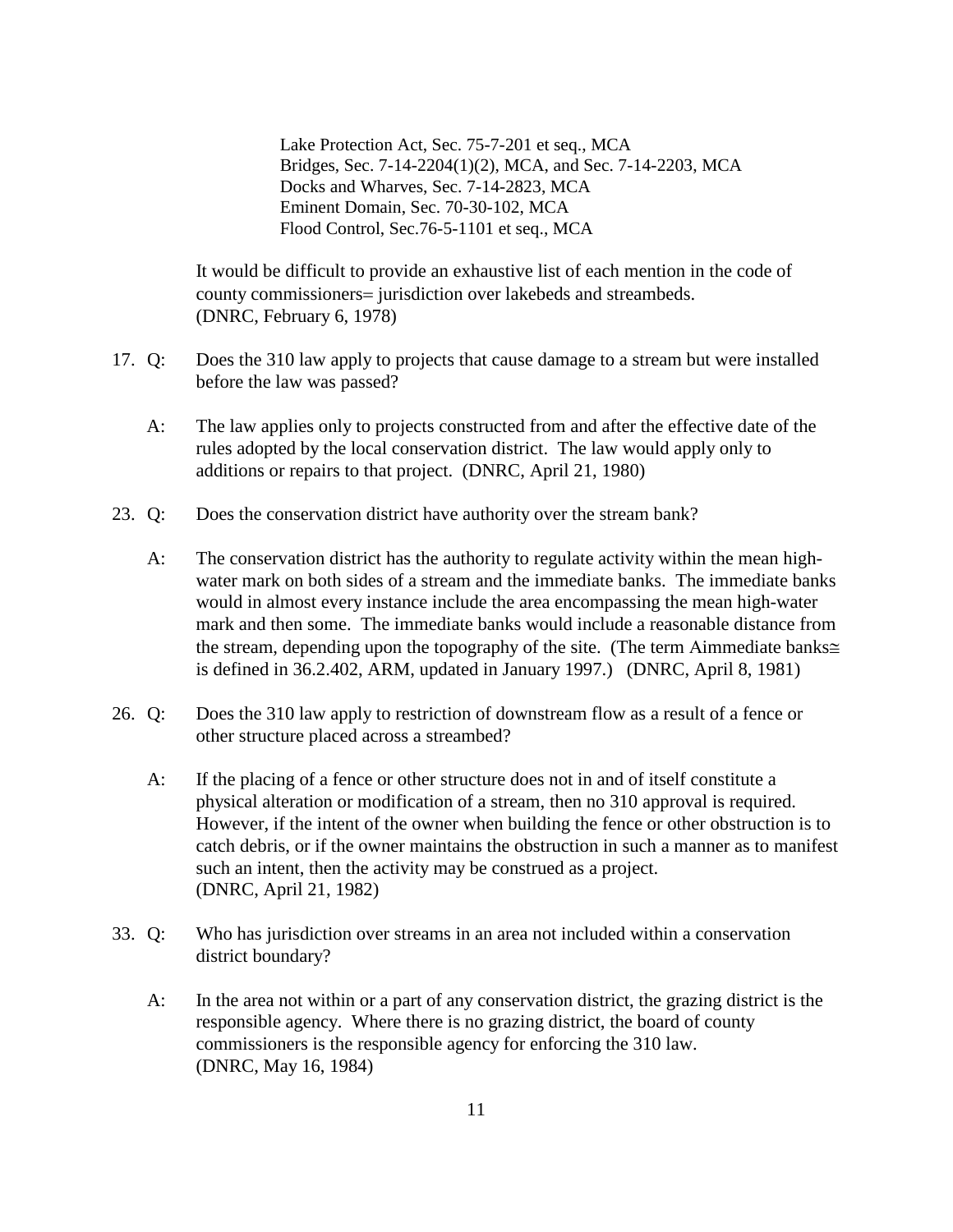- 40. Q: Is SB 310 permitting authority concurrent with federal 404 permitting legislation?
	- A: In the case of the SB 310 and Section 404 permitting processes, the basic purposes of the state statute and the federal legislation are aimed at similar objectives: streambed protection and pollution control. State regulatory authority under the 310 law may be by federal regulatory authority where dredge and fill activities involve the navigability of interstate waters, but only to the extent necessary to protect the dominant federal interest in navigation. (DNRC, August 12, 1985)
- 50. Q: Does the 310 law apply to excavation on the river bank above the 100-year floodplain?
	- A: The 310 law applies not only to streams, but also to lands immediately adjacent to them. Although this excavation (a proposed gravel pit) does not reach the river highwater mark, it is a 310 project because it is immediately adjacent to the river and could result in alteration of the river=s natural or existing state. (DNRC, January 4, 1987)
- 51. Q: Who has supervision over water distribution controversies?
	- A: Under Section 85-2-406, MCA, the district court has supervision of water distribution among all appropriators. (DNRC, March 18, 1987)
- 63. Q: Does the 310 law apply to the Clark Fork River Reclamation Demonstration Study, a government-sponsored project?
	- A: A review of the information supplied indicates that both the field study and the demonstration project are being directed and controlled by governmental entities. Consequently, the activity is subject to the jurisdiction of the Department of Fish, Wildlife and Parks. (DNRC, February 27, 1990)
- 64. Q: Does the 310 law apply to state agency projects?
	- A: It is clear that any project undertaken by a state or local governmental entity is not subject to the 310 law even if private contractors undertake the project for the governmental entity. These activities are regulated pursuant to the Stream Protection Act. (DNRC, February 27, 1990)
- 79. Q: Does the 310 law pertain to Montana Power Company=s work on the Thompson Falls Dam, since it is subject to Federal Energy Regulatory Commission (FERC) rules?
	- A: No, because the Federal Power Act controls over state law. Local laws are not applicable to federal projects unless Congress consents to such regulation.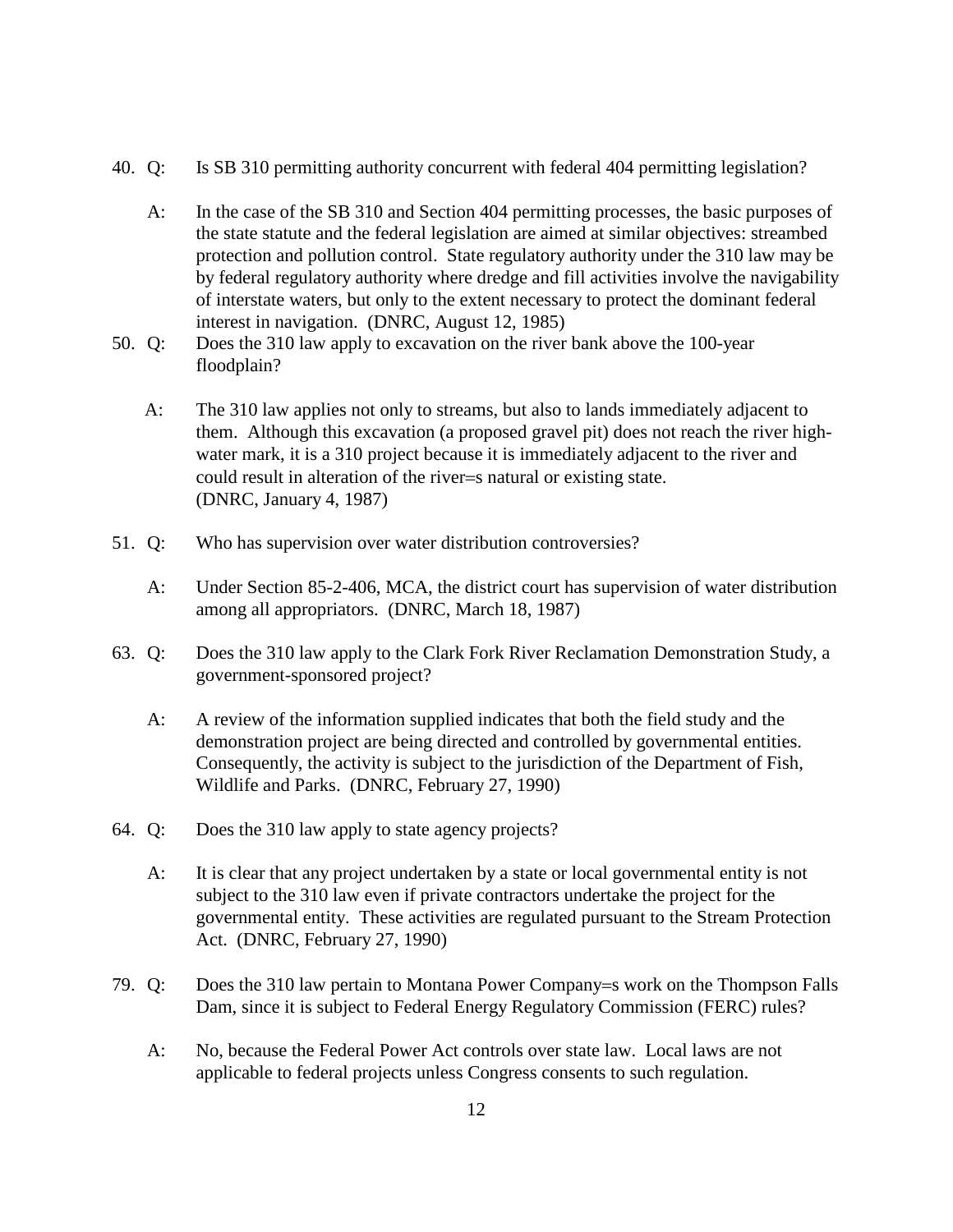(DNRC, July 5, 1993)

- 81. Q: If a person holds title to land under the river, oxbow, or stream, can the person build on the land? Is the answer the same if the river has moved?
	- A: A person may build on land to which the person holds title. Holding title to land does not relieve a person from the responsibility of complying with all applicable laws, including the 310 law, however. If a river has moved and the Aold river bed≅ is no longer considered to fall within the jurisdiction of the act, a 310 permit would not be required. (DNRC, August 30, 1993)
- 81. Q: Can a conservation district regulate anything on a stream that might cause water degradation, but is not necessarily related to a streambed under the 310 law?
	- A: If a Aproject≅ that is not necessarily related to the streambed causes water degradation in such a manner as to change the state of the stream in contravention of state policy, the conservation district should assert jurisdiction under the 310 law. (DNRC, August 30, 1993)
- 81. Q: Does the 310 law apply to lawns and yards that are near streams, but do not reach the bank of the river?
	- A: The key to determining what activities require a permit is to answer the question: *Does the activity physically alter or modify the state of the stream in contravention of the policy of the act?* If the activity does, it qualifies as a project and requires review under the 310 law. (DNRC, August 30, 1993)
- 81. Q: Does the conservation district have jurisdiction over man-made ditches?
	- A: Man-made ditches are not covered under the act. Only when a project on a ditch constitutes a 310 project is a permit required. (DNRC, August 30, 1993)
- 81. Q: Do conservation districts have jurisdiction on private projects on wild and scenic rivers?
	- A: There are varying classifications of wild and scenic rivers. A conservation district should assert its jurisdiction over any ΑprojectΑ on a wild and scenic river unless the federal agency charged with the administration of that component of the National Wild and Scenic Rivers System shows that Congress has specifically acted to preempt state regulation. (DNRC, August 30, 1993)
- 86. Q: May the district deny or approve with modifications excavation projects based on the assessments of other state or federal agencies?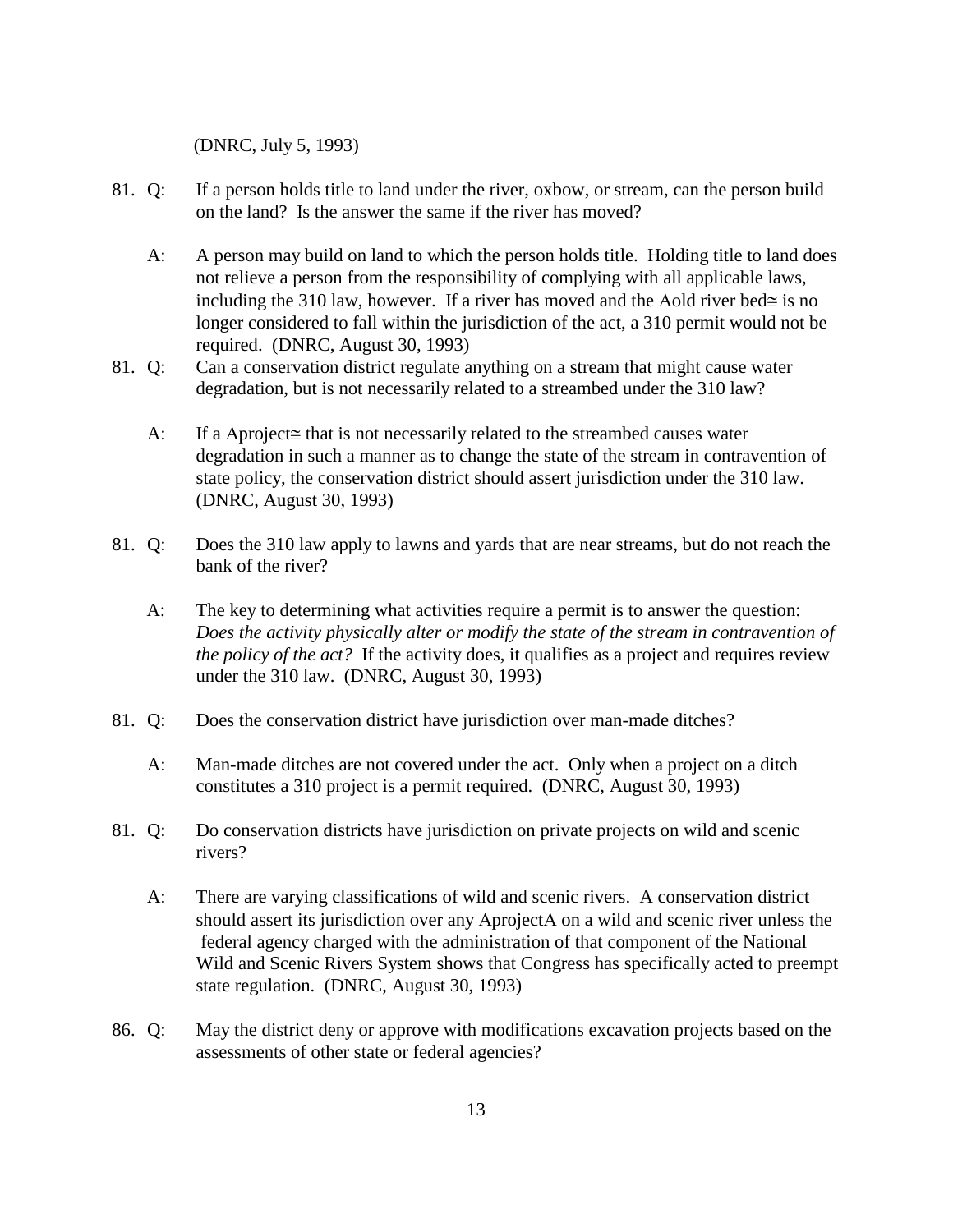- A: Yes, subject to several provisions. First, the project must result in an impact to the stream. Second, the sources must be reliable, and there must be some basis for believing the assessment is reasonably accurate. Third, such assessments must be used consistently. (DNRC, July 17, 1995)
- 86. Q: May the district approve or modify or deny a project, based on cumulative effects?
	- A: Yes. In fact, it could be argued that failure to do so would violate the district's statutory duty. Knowing the district can use the concept of cumulative impact to deny a permit, the question arises as to why and when to deny the first application. Using the example of boat docks, how does the district decide that 49 docks within two miles are permissible, but 50 are not? Ideally, a conservation district would establish a universally accepted limit on docks, based on a reasonable aesthetic or physical standard. Unless specific standards are adopted by the district, taking cumulative impacts into account will remain a matter of subjectivity. (DNRC, July 17, 1995)
- 87. Q: Can a conservation district limit the number of boat docks, ramps, or other similar projects constructed on a stretch of river or stream?
	- A: Though conservation districts can use cumulative impacts of such projects to limit the number constructed on a river, the 310 law should not be used as a Azoning≅ tool. Conservation districts, however, have the authority to adopt land use ordinances that could regulate this activity and this may be the preferable avenue to address development along rivers. The regulations would require a vote of the people in the area affected. (DNRC, July 19, 1995)
- 90. Q: Can the county commissioners delegate authority to issue 310s for projects that are not within the district's boundaries.
	- A: The authority to approve, deny, or modify a project (the actual permitting decision) cannot be delegated. However, the 310 law permits the processing and investigatory functions (team inspections and recommendations) to be delegated. (DNRC, October 18, 1995)

### **8. LIABILITY**

- 41. Q: What is the conservation district's liability under the 310 law?
	- A: Liability may arise in the conservation district, and perhaps the supervisors themselves, from non-action in regard to the mandatory duties imposed by the 310 law. However, once the board acts on the permit (if done within the scope of official authority and without willfulness, maliciousness, or gross negligence), the quasi-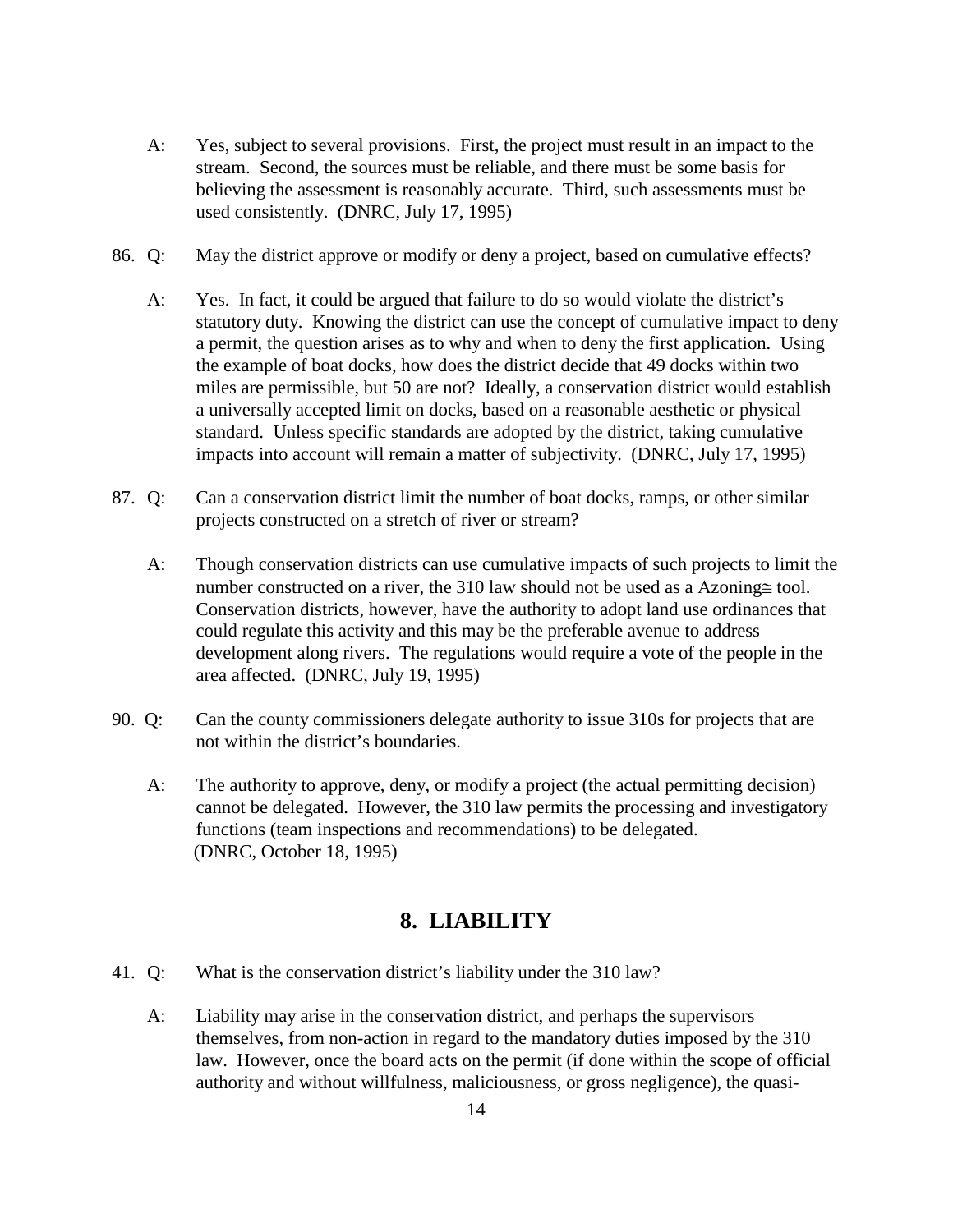judicial nature of the permitting process shields the district and the supervisors from liability. (DNRC, August 12, 1985)

- 59. Q: What constitutes a conflict of interest?
	- A: The supervisor should abstain when voting would result in his or her economic benefit, and do so Adirectly≅ and Asubstantially.≅ In each case, in deciding whether to disqualify themselves, supervisors will have to use their best judgment as to whether their economic interests are tainting their vote. (DNRC, January 24, 1989)
- 68. Q: Can 310 permits be issued without the participation of the Department of Fish, Wildlife and Parks?
	- A: The 310 permitting process requires DFWP notification and participation. Permits issued without DFWP participation are void, and conservation district supervisors could be subject to civil and criminal liability and removal from office. (DNRC, September 11, 1990)
- 81. Q: What are the points of law determining liability for negligence?
	- A: The essential elements in establishing actionable negligence are duty, breach, and injury. Injury, alone, does not establish negligence for which the law imposes liability. (DNRC, August 30, 1993)
- 81. Q: If a potential buyer of stream or river frontage asks a conservation district whether a particular bank is stable, and the conservation district has information indicating there is a stability problem, can the conservation district refuse to give out the information or refuse to give an opinion? If so, is the conservation district liable for not giving out the information, or is it liable for giving out information that is wrong?
	- A: The district is not required to give opinions about whether a bank stability problem exists. To protect against negligence, the district should simply give information requested without giving an opinion as to what inferences or conclusions should be drawn from the information. (DNRC, August 30, 1993)
- 81. Q: Should a district use a hold-harmless clause in 310 permits?
	- A: It is appropriate to put individuals on notice of the risk the applicant is assuming by pursuing work under the permit. It is not appropriate to enter into a hold-harmless agreement to relieve the district from its own fault or wrong. The following is an example of an appropriate notice:

 *The permittee is hereby notified that any financial outlay or work invested*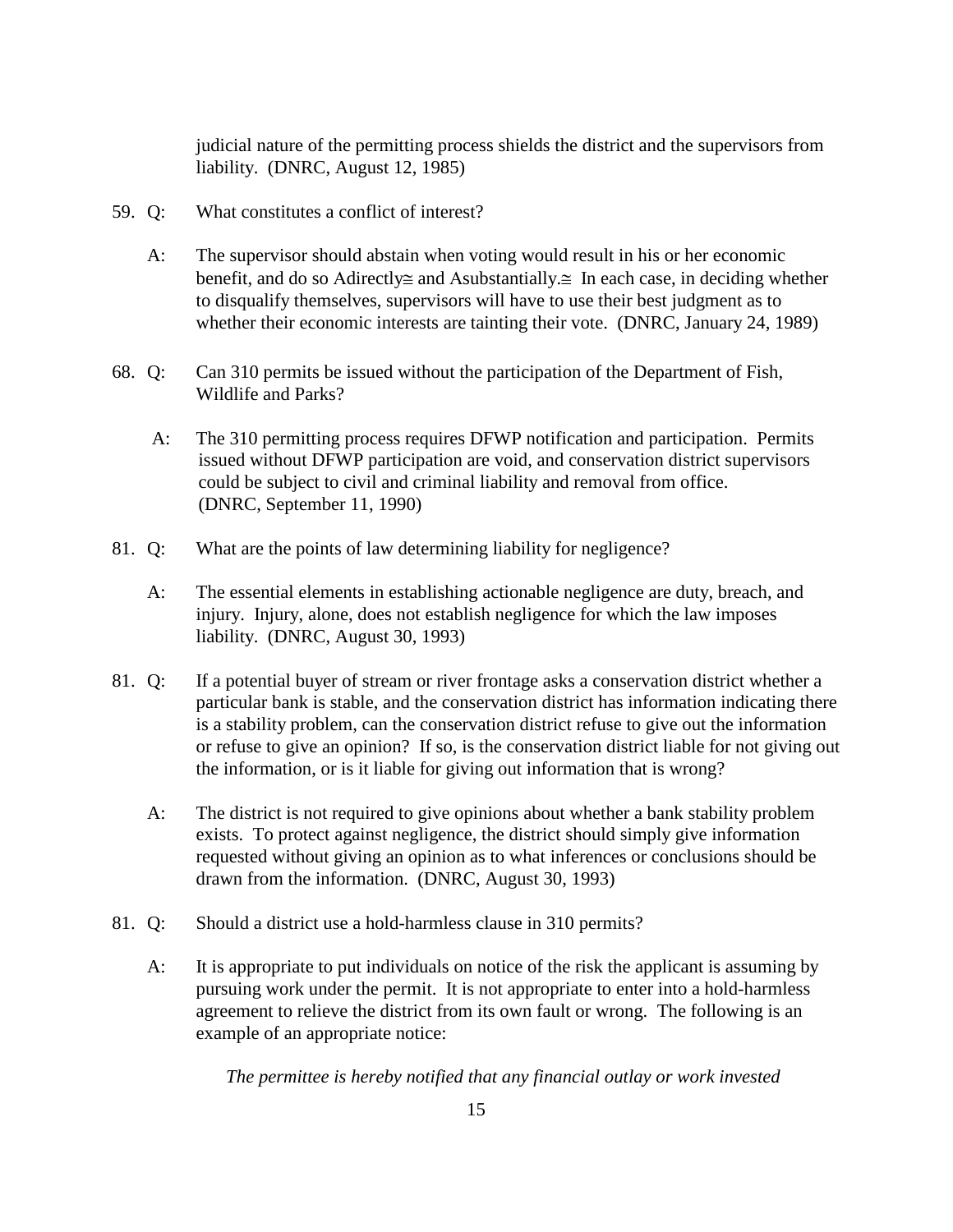*in a project pursuant to this authorization is at the permittee* = *srisk. The issuance of this authorization does not reduce the permittee=s liability for damage caused by development of the authorized project. Nor does the conservation district in issuing this authorization in any way acknowledge liability for damage caused by the permittee* = *sdevelopment of the authorized project.* (DNRC,August 30, 1993)

- 81. Q: If an arbitration panel issues authorization for a project, is the permittee liable for damages if injury results to another person or property?
	- A: Regardless of whether the 310 permit is issued by the supervisors or by an arbitration panel, a permittee is liable for its negligent acts. (DNRC, August 30, 1993)
- 81. Q: If a conservation district issues a 310 permit and the project fails, resulting in injury, is the conservation district liable?
	- A: As a general rule of law, a conservation district will not be liable if it approves a project that fails and results in injury to a third person. (DNRC, August 30, 1993)
- 83. Q: Can a conservation district enter into a liability agreement upon issuing a 310 permit?
	- A: The conservation district cannot require the execution of liability agreements in processing 310 permits. The district may put the following notice in a 310 permit:

*The issuance of this 310 permit by the Conservation District shall not reduce the permittee*  $\equiv$  *liability for damages caused by the permittee*=*s exercise of this permit nor does the Conservation District, in issuing this 310 permit, in any way acknowledge liability for damage caused by the permittee=s project.* (DNRC, September 26, 1994)

- 84. Q: If a conservation district approves a 310 project with knowledge that a project is not adequate and it fails, causing injury, is the conservation district liable?
	- A: In a case where the conservation district has actual knowledge that the project will fail and it acts, approving the project, the conservation district opens the door to the allegation that such action is not reasonable conduct. It is my opinion that a conservation district should never approve a project if it knows that the structures associated with the facility will fail and that failure will result in injury to persons or property. (DNRC, November 7, 1994)
- 84. Q: Is it appropriate to put a notice on a properly issued 310 permit informing the permittee of the risk being assumed?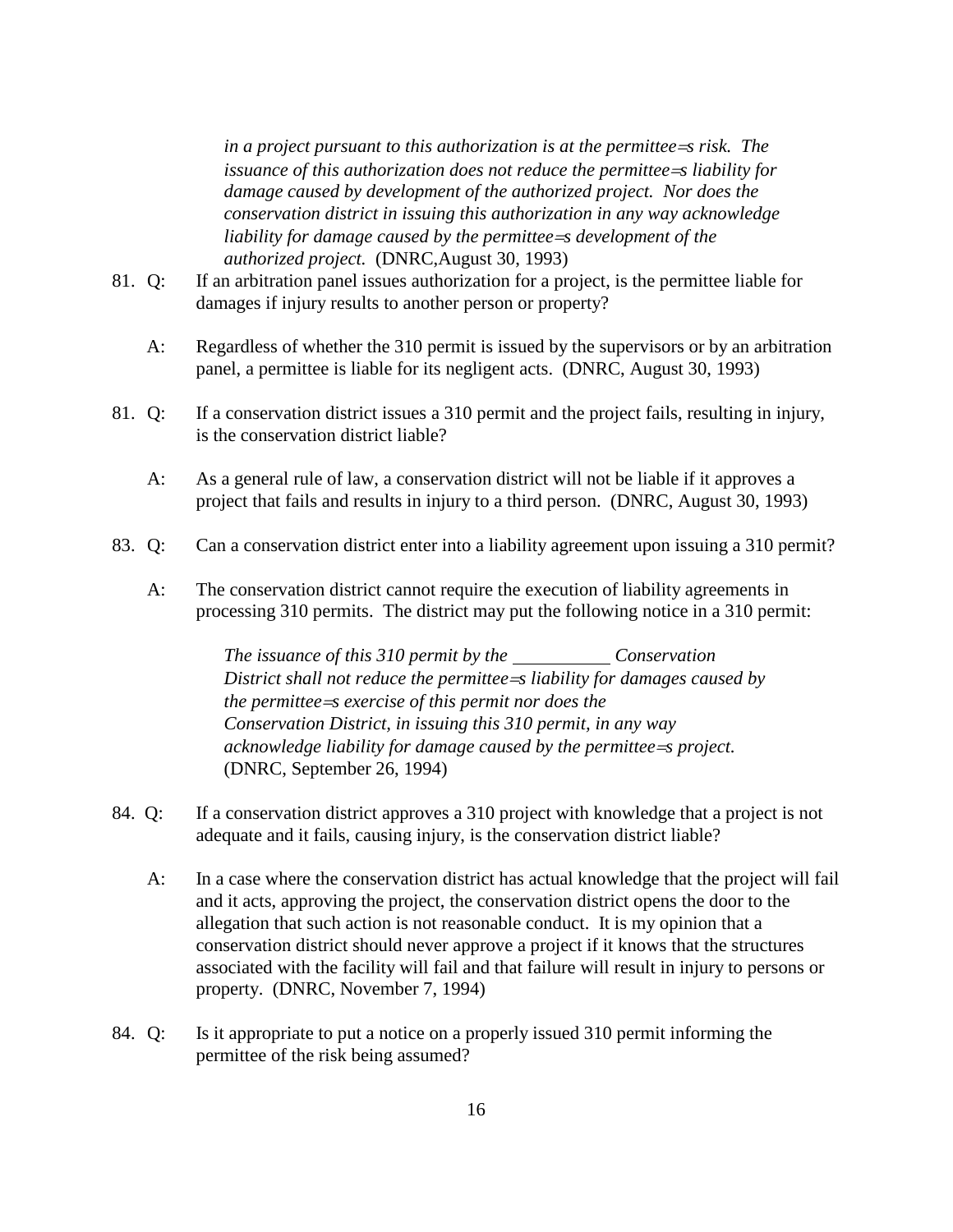A: Although, in the absence of negligence, the conservation district may not generally be held liable, it is appropriate for a conservation district to place a notice on a 310 permit. (DNRC, November 7, 1994)

### **9. MISCELLANEOUS**

- 1. Q: Can a CD adopt a rule that adds the word *knowingly* before the word *violates* in Section 75-7-124, MCA?
	- A: A conservation district cannot adopt a rule that a violation of the act does not occur unless a person or entity *knowingly* violates the act, since that would in effect be changing the law. Such a rule would limit the coverage of the act as to violations. (DNRC, January 6, 1976)
- 5. Q: Can a conservation district refuse to administer or enforce the 310 law if it requires an expenditure that would require the conservation district to exceed its statutory levy authority?
	- A: Section 1-2-112, MCA, does not authorize conservation districts to refuse to administer the 310 law for the following reasons:
		- 1. Conservation districts are not *local government units* as the term is used in Section 1-2-112, MCA.
		- 2. The 310 law does not, per se, require the expenditure of additional funds exceeding the statutory levy authority of districts.
		- 3. The expenditure of additional funds, if any, is incidental to the main purpose of the act. (DNRC, April 19, 1976)
- 9. Q: Can a CD condition a project permit by requiring proof of compliance with other state law?
	- A: The supervisors should act on all project applications and not delay action on a permit request until all other state permits have been obtained. (DNRC, August 15, 1977)
- 16. Q: Can conservation district employees issue an approval of a project plan?
	- A: The board of supervisors, not its employees or designees, must approve proposed projects (except in the limited case where an arbitration panel renders a final decision). Supervisors who are not carrying out their responsibilities, or who improperly delegate such responsibilities, may be subject to prosecution. (DNRC, November 28,1979)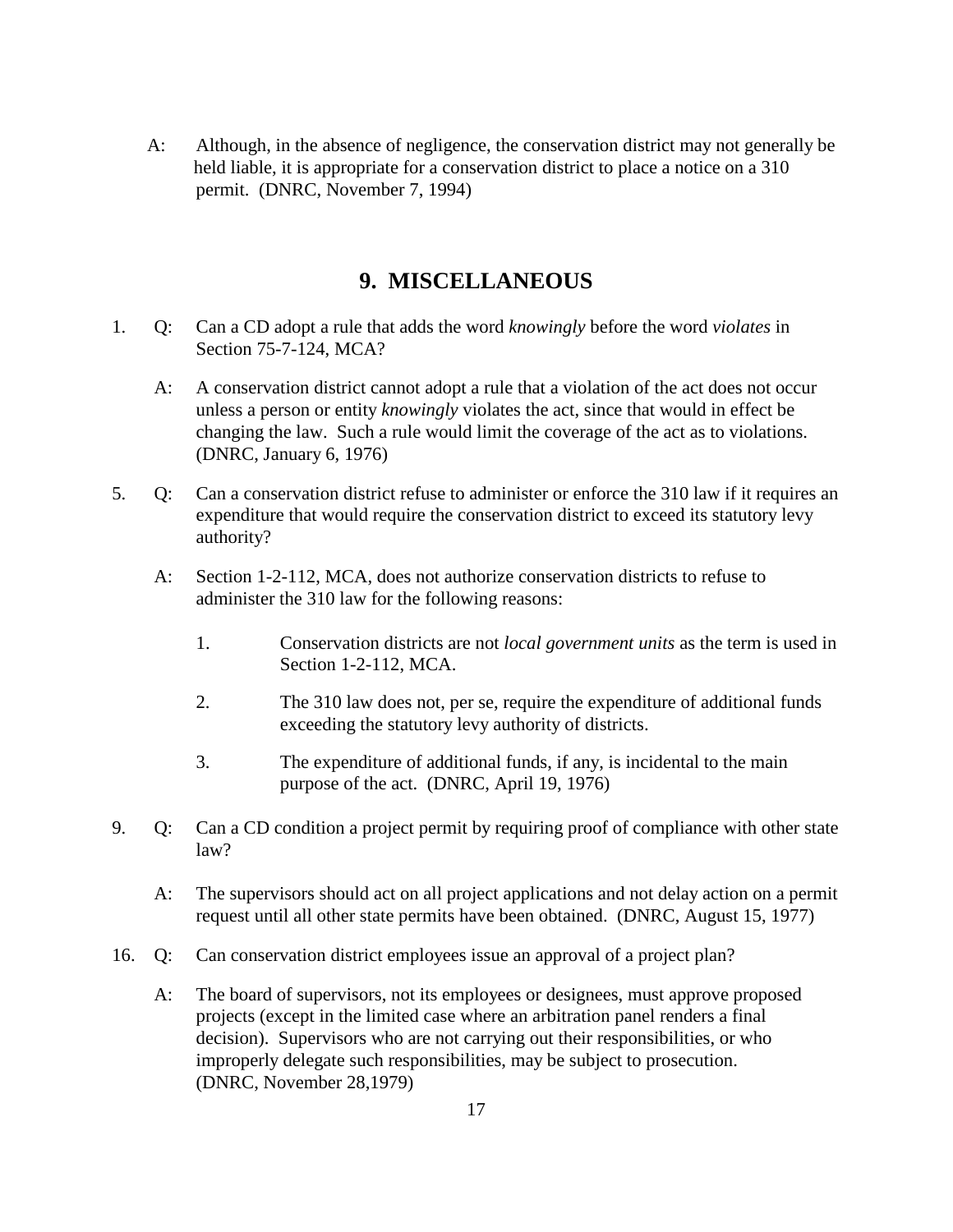- 18. Q: If an arbitration panel=s decision requires modifications or alterations from the original plan, how are costs associated with the modifications or alterations assigned?
	- A: Section 75-7-112, MCA, provides for a final decision to be made by an arbitration panel when any member of the team making the initial recommendation to the supervisors disagrees with the supervisors= final decision on the proposed project.

Section 75-7-116, MCA, appears to provide for the sharing of costs between the applicant and the public if the arbitration panel=s decision requires a modification of the proposed project as approved by the board of supervisors. There appear to have been no cases yet in which this section of the 310 law has been applied. (DNRC, July 2, 1980.)

- 24. Q: Who has ownership of the stream channels and responsibility for bank stabilization?
	- A: The State of Montana owns the streambeds of navigable lakes or streams, below the low-water level. Where the body of water is not navigable, the owner of land bounded by that body owns the bed to the midpoint. Many larger creeks would come within the definition of *navigable*.

There is no theory under which the State of Montana would be responsible for stabilizing the banks of a stream. Even an adjacent landowner is not responsible for stabilizing the banks of a stream, though it may be to his or her advantage to do so in order that his or her land does not wash away. (DNRC, July 16, 1981)

- 27. Q: What constitutes a *310 permit*?
	- A: The *310 permit* is not a permit per se; rather, it is a decision of the supervisors approving or modifying a plan to physically alter a stream. The process established by the legislature requires that the entire record of decision be used in defining the plan to be implemented. The record of decision would include the application, operational plan, board action, etc. (DNRC, June 1, 1983)
- 29. Q: Can a conservation district require a surety bond for placer mining activity?
	- A: The 310 law has the broad general goal of allowing conservation districts to do whatever is necessary, within the guidelines set by the Board of Natural Resources and Conservation, to protect natural streams and rivers and adjacent property, and the requirement of a surety bond from those seeking a 310 permit would serve that goal and be within a district=s powers. Such a requirement should be included in a conservation district=s rules. (DNRC, November 20, 1983)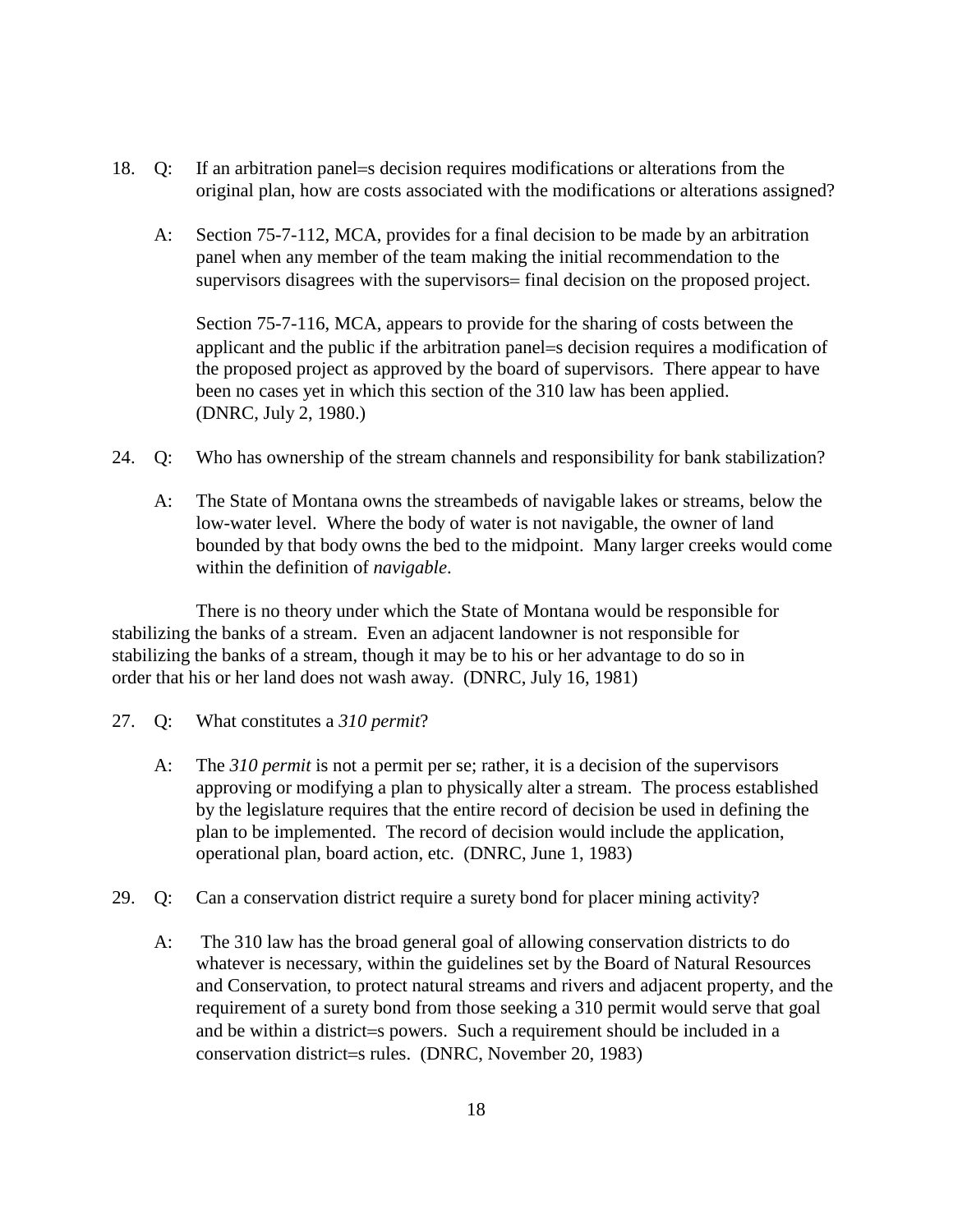- 31. Q: Can a conservation district change its 310 rules to require surety bonds?
	- A: Any rule change must be adopted according to 75-7-117, MCA, by resolution only "after a public hearing.≅ Notice of the rule change should be given at least 30 days in advance of the meeting, in the form of two paid notices in a paper of general circulation in the district. The meeting should provide an opportunity for discussion before the actual change or amendment. [Note: Notice requirements changed in January 1997. See 36.2.401 through 36.2.410, ARM, or CD local rules.]

Any surety bond would have to be conditioned on proper reclamation of the project and conformance with any conditions placed on the permit by the supervisors. (DNRC, March 21, 1984)

- 34. Q: How does the 310 law apply to the removal of beaver dams?
	- A: Beaver dams may be excluded from the 310 law in situations where beaver dams are endangering the public health (87-1-224, MCA) or interfering with water rights (75-7- 104, MCA). Removal of debris interfering with water rights is not considered a project, but beaver dams are not debris unless they interfere with a structure, and therefore are not automatically excluded. Anyone planning to engage in a project (i.e., remove a beaver dam) is required to give proper notice to the supervisors. [Note: Exceptions for debris removal no longer exist in the *Administrative Rules of Montana.* (DNRC, March 23, 1984)
- 38. Q: Is it legal for the county to delegate floodplain management permit duties to the CD, and can the CD assume this responsibility?
	- A: The conservation district may rightfully assume the administration of floodplain management within the banks of the stream. The single permitting process should provide an efficient review of the project. However, the conservation district will assume greater responsibility in meeting the stringent requirements of floodplain administration. (DNRC, April 16, 1985)
- 47. Q: Can tires be used as riprap?
	- A: It appears that tires can be used for bank stabilization under certain circumstances if approved by the board of supervisors; however, DNRC and DFWP believe other materials would be more suitable. (DNRC, April 25, 1986)
- 69. Q: Does the Montana Environmental Policy Act (MEPA), requiring environmental reviews, apply to the projects covered by the 310 law?
	- A: The Montana Environmental Policy Act (MEPA) is limited to the actions of state agencies. Until such time as MEPA is amended to include political subdivisions, local government entities like conservation districts are not required to follow the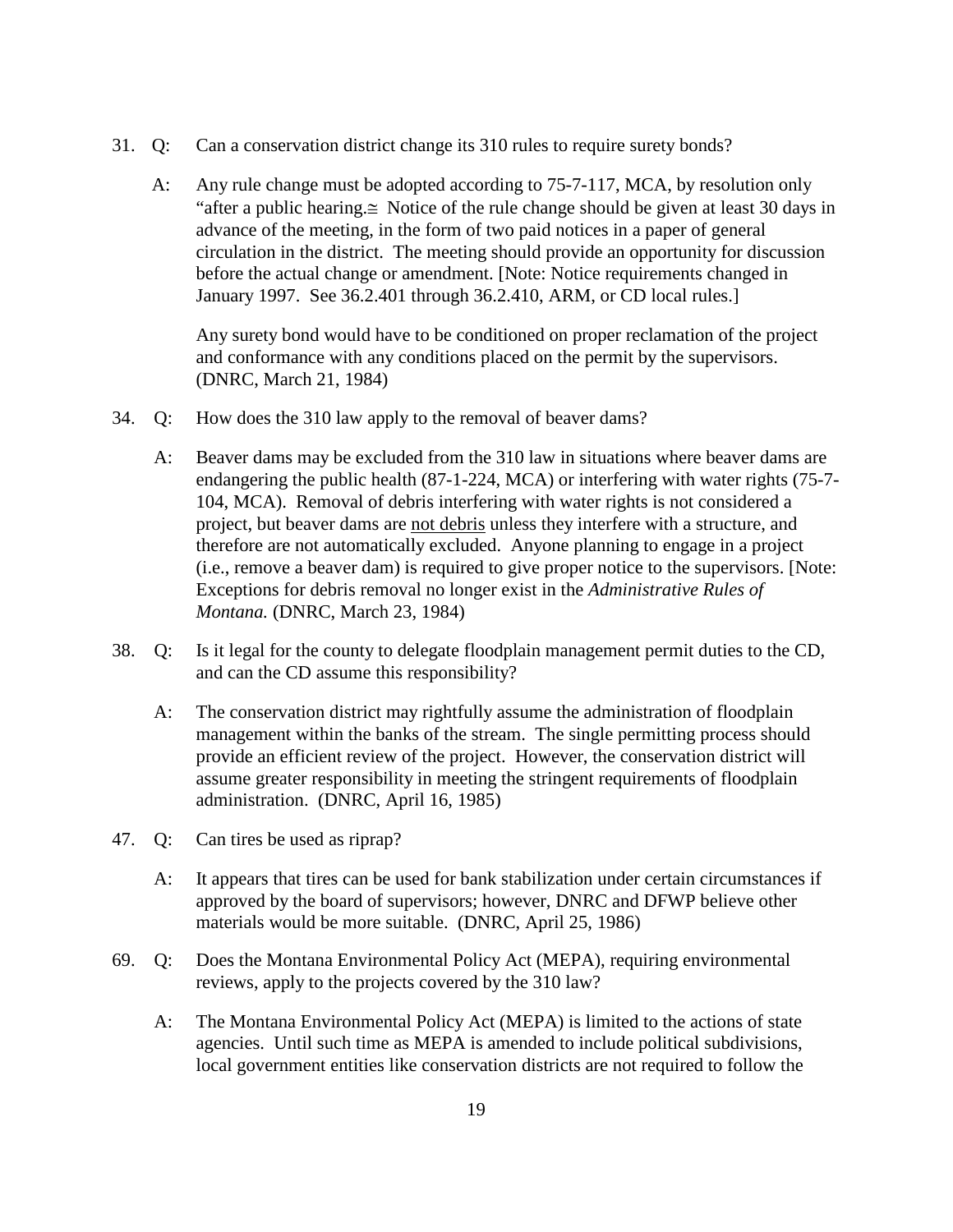environmental review criteria that state agencies follow in permitting development. (DNRC, October 15, 1990)

- 81. Q: What are the definitions of *reconstruct, repair*, and *restore* as used in the implementation of the 310 law?
	- A: The 310 law does not assign any peculiar meaning to the terms, and therefore ordinary definitions apply.
		- 1) <sup>Α</sup>*Reconstruct*<sup>≅</sup> means *to construct again*, *to rebuild*, *to remodel*, *to reform again, or to restore again the thing that was destroyed*.
		- 2) *"Repair*<sup>≅</sup> means *to mend*, *remedy*, *restore*, *renovate*, *or to restore to a sound or good state after decay, injury, dilapidation, or partial destruction*.
		- 3) <sup>Α</sup>*Restore*<sup>≅</sup> means *to renew, rebuild, or put back into existence or use, or to bring back to or put back into former or original state*. (DNRC, August 30, 1993)
- 81. Q: How does a conservation district handle a Αgrandfathered≅ project that has been destroyed?
- 86: A: The 310 law does not contain a specific "grandfather clause" for projects. Time is not a factor in determining whether a permit is required for a project built prior to the implementation of the 310 law. The issue is always whether the rebuilding, reconstruction, or repair work constitutes a "project." (DNRC, August 30, 1993)
- 86: Q: Must a district adhere to its earlier classification of Anon-projects≅ in the consideration of similar applications, despite new information?
	- A: No. The district cannot be bound to perpetuate a faulty decision simply on the theory that to do otherwise would be inconsistent. (DNRC, July 17, 1995)
- 93. Q: May a conservation district continue to issue a 310 permit for the same project if the project has not been constructed because of the inability of the applicant to obtain other permits?
	- A: Yes. Each application should be evaluated on its own merit, regardless of the number of times an individual applies for the same project. When a CD is aware of the reason for the delay (for example, inability to secure other permits), the CD may use this information to establish time frames for completion. (DNRC, November 25, 1996)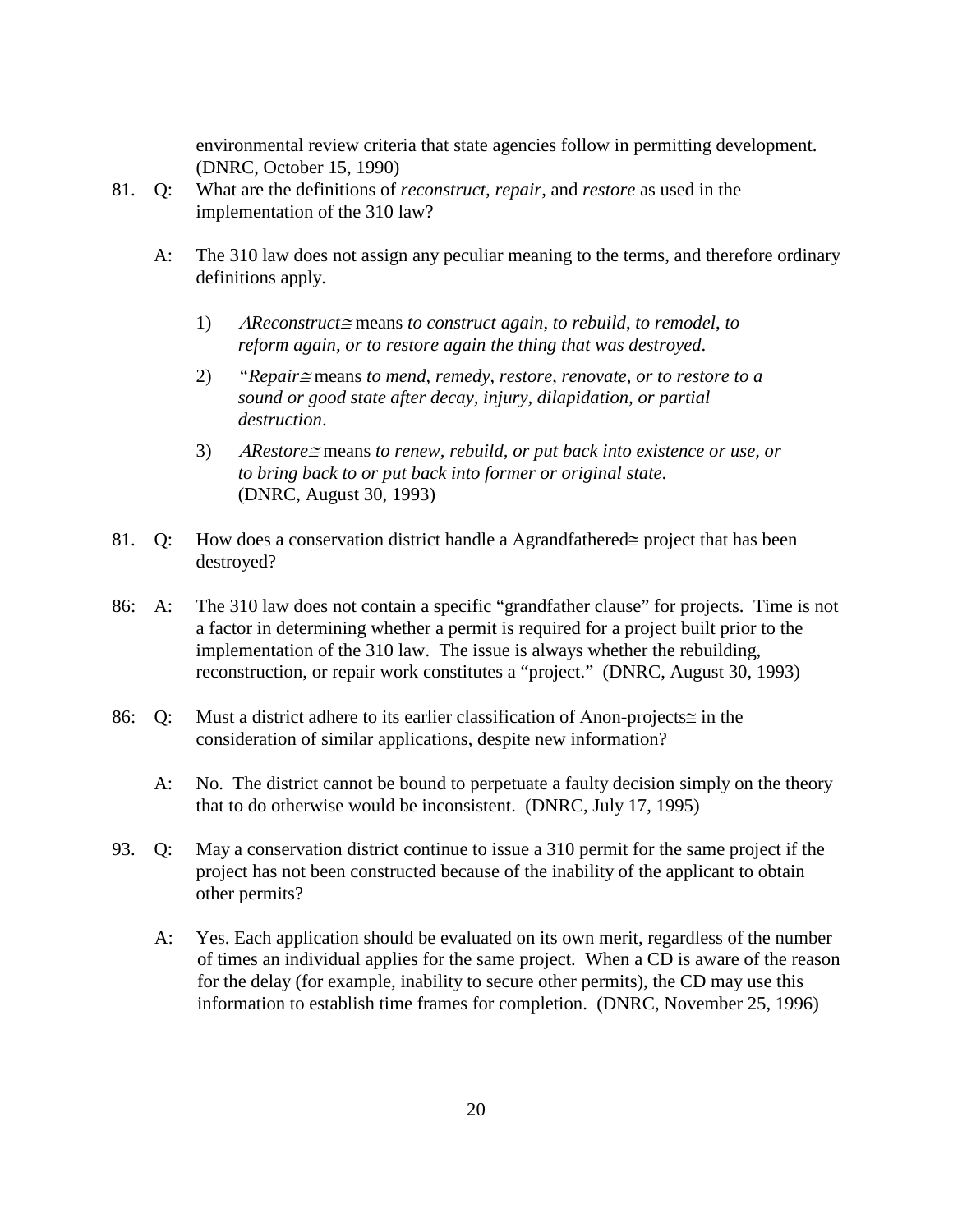- 94. Q: Can the conservation district require a placer miner to secure a bond in addition to the bond required by the Department of Environmental Quality (DEQ) under the mine reclamation law, small miner's exemption?
	- A: The issue is not whether the district can require a bond in addition to a bond required by DEQ. When a conservation district requires a small miner to provide a bond, the issue is whether a small miner's bond can be required by DEQ. The general answer is that it cannot. A conservation district can require a bond for placer mining operations. The bond required by the conservation district is neither limited by a \$5,000 cap, nor is it discretionary on the part of a small miner to provide the bond. MCA, 82-4-305 (1995), does not limit jurisdiction of the conservation district under the 310 law. (DNRC, July 15, 1996)
- 95. Q: May a conservation district place a permit application on hold at the request of a person who is not the applicant?
	- A: Although CDs can place appropriate conditions on a permit, nothing in the 310 law allows a CD to suspend a 310 permit. (DNRC, August 21, 1996)
- 96. Q: Are conservation districts required to enforce compliance with professional engineering statutes in conjunction with the 310 law?
	- A: No. (DNRC, February 12, 1997)
- 98. Q: Can a conservation district accept a 310 permit application if the applicant doesn't want to sign the arbitration agreement?
	- A: No. MCA, 75-7-111(3), states that an arbitration agreement must be signed at the time of filing a notice of the proposed project (310 application). If an applicant has a significant problem with a specific section of the arbitration agreement, a CD can negotiate to try to come to an acceptable agreement, but an arbitration agreement must be signed. (DNRC, February 12, 1997)

### **10. PERENNIAL STREAMS**

- 7. Q: Does the 310 law apply to an old river bed?
	- A: The act and the rules thereunder apply only to natural, perennial-flowing streams that are actually in existence. An old river bed, in my opinion, does not constitute a natural, perennial-flowing stream, and therefore the act does not apply. (DNRC, May 26, 1976)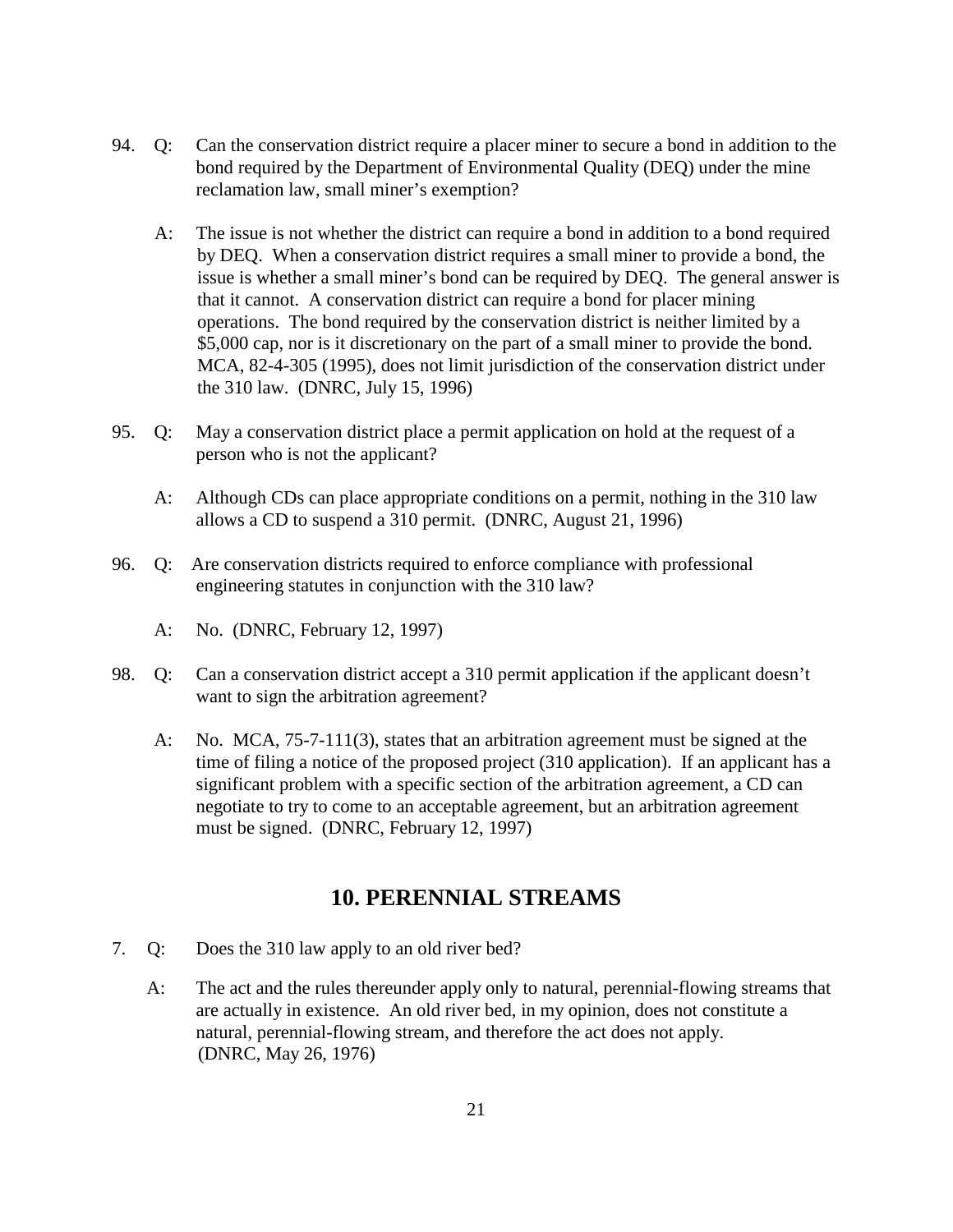- 74. Q: Can an intermittent drainage be considered a perennial stream?
	- A: The 310 law does not apply to intermittent streams. The 310 law clearly applies to perennial-flowing streams. (DNRC, July 18, 1991)
- 75. Q: Can Green Mountain CD apply the 310 law to reservoirs?
	- A: The Green Mountain CD can reasonably justify the amendment of its rules to include reservoirs. Legislative clarification should be sought to quell any questions or concerns. (DNRC, January 27, 1992)
- 78. Q: Should a conservation district use U.S. Geological Survey (USGS) topo maps as the determining facts in designating streams as perennial or intermittent?
	- A: USGS maps can be used as a guideline in determining whether a stream is perennial. However, USGS maps should not be considered as conclusive authority, especially if a conservation district has other, more conclusive information relative to whether a stream is perennial or intermittent. (DNRC, April 26, 1993)
- 81. Q: Is the section of river controlled by a dam part of the reservoir, river, or lake?
	- A: A conservation district should exercise jurisdiction over the area defined by the Αexisting≅ state of the river. A project under the 310 law, as a general rule, includes activities on the section of a river that is controlled by an artificial obstruction such as a dam. Determinations must be made based on the facts - Does the project impact the area within the existing state of the stream or river? (DNRC, August 30, 1993)

# **11. RESPONSIBILITY FOR COMPLYING WITH THE 310 LAW**

- 2. Q: Does the 310 law apply to projects built with federal funds on private land?
	- A: Yes, if a project is constructed at the landowner=s request, is on his land, and is owned by him when the project is complete. Even though the project is funded with federal funds or sponsored by the conservation district, the private landowner is still the person engaging in the project. The landowner would apply for the 310 permit. (DNRC, January 8, 1976)
- 26. Q: Who is responsible for making corrections after a land sale?
	- A: Any person who initiates a project without complying with the 310 law is responsible for correcting the action. The violator does not escape these sanctions by selling the property. Nevertheless, a buyer may be held responsible to cure the violation as of the day the buyer was made aware of the violation and refused to act. (DNRC, April 21, 1982)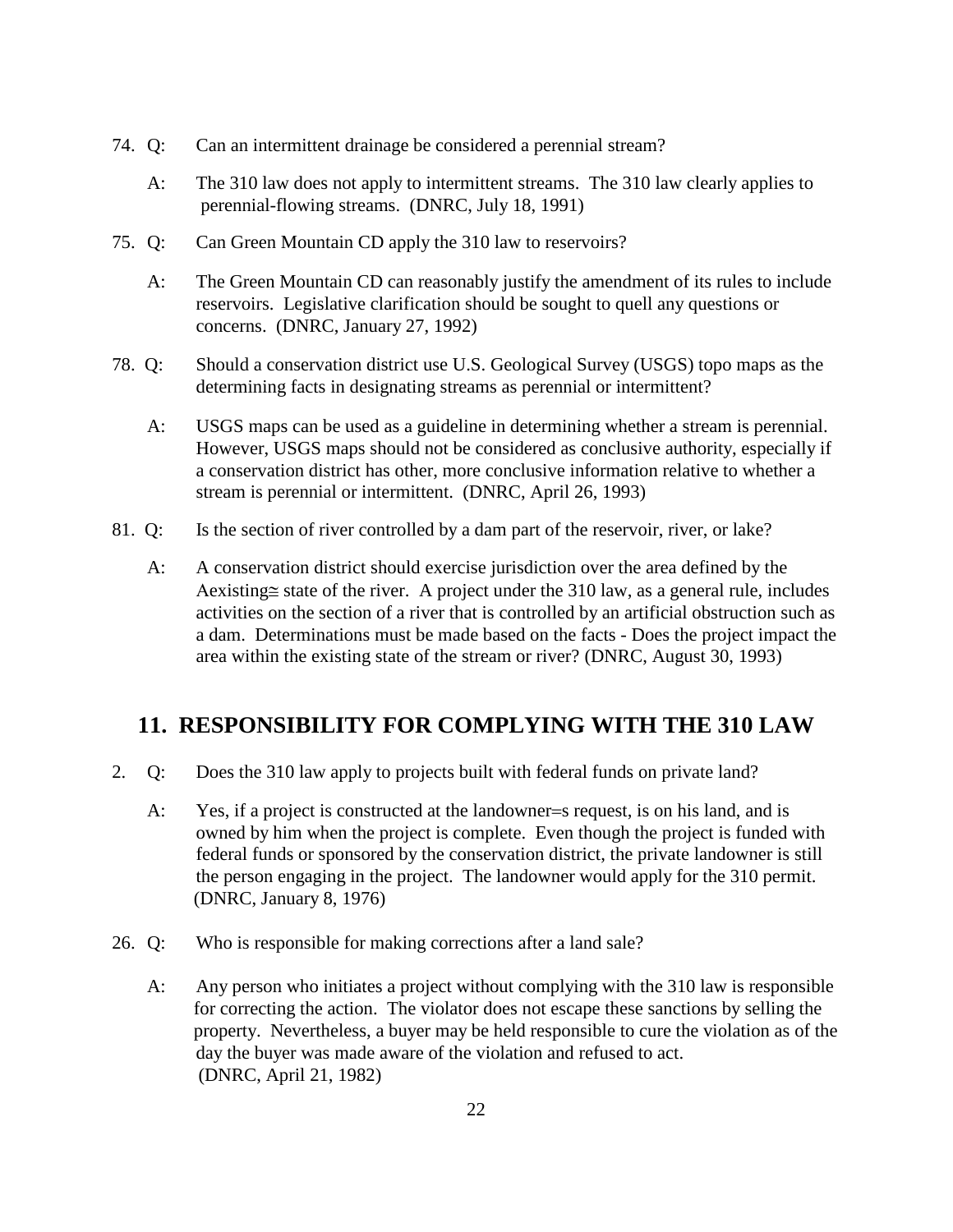- 26. Q: Who has the responsibility for compliance with the 310 law, the landowner or the lessee?
	- A: The act provides that the person *planning to engage in a project* (75-7-111, MCA) and *the person who initiates a project* (75-7-123, MCA) are responsible for compliance with the 310 law. For instance, if the lessee is acting at the request or order of the owner, the owner may be held responsible; if the lessee is acting on his or her own volition, the lessee is responsible. (DNRC, April 21, 1982)
- 43. Q: Who is responsible for a violation the owner, tenant, or contractor?
	- A: The criminal penalties of the 310 law apply to any person engaged in altering a streambed without the consent of the district supervisors. This section is not limited to the 310 applicant, the landowner, or to persons benefited by the project. Thus, a contractor engaged in unauthorized streambed work appears to be criminally liable. (DNRC, October 28, 1985)
- 80. Q: Does work in a stream in response to a court order require a 310 permit?
	- A: The presence of a court order does not relieve the individual doing the work from obtaining a permit. However, there may be circumstances where a court order supersedes state law. Each situation should be reviewed to determine the applicability of the 310 law. (DNRC, August 18, 1993)
- 85. Q: Does the 310 law apply to irrigation districts?
	- A: Yes, an irrigation district is considered a Aperson≅ under the 310 law. (DNRC, March 7, 1995)
- 88. Q: Does the 310 law apply to Superfund projects carried out under the Comprehensive Environmental Response Liability Act (CERCLA)?
	- A: No. CERCLA preempts local permitting requirements. (DNRC, September 10, 1995)
- 97. Q: Is a rural improvement district required to obtain a 310 permit when it is involved in activities that alter or impact streams or stream banks?
	- A: A rural improvement district is a public entity and falls within the provisions of the Stream Protection Act administered by the Department of Fish, Wildlife, and Parks. (DNRC, December 6, 1998)